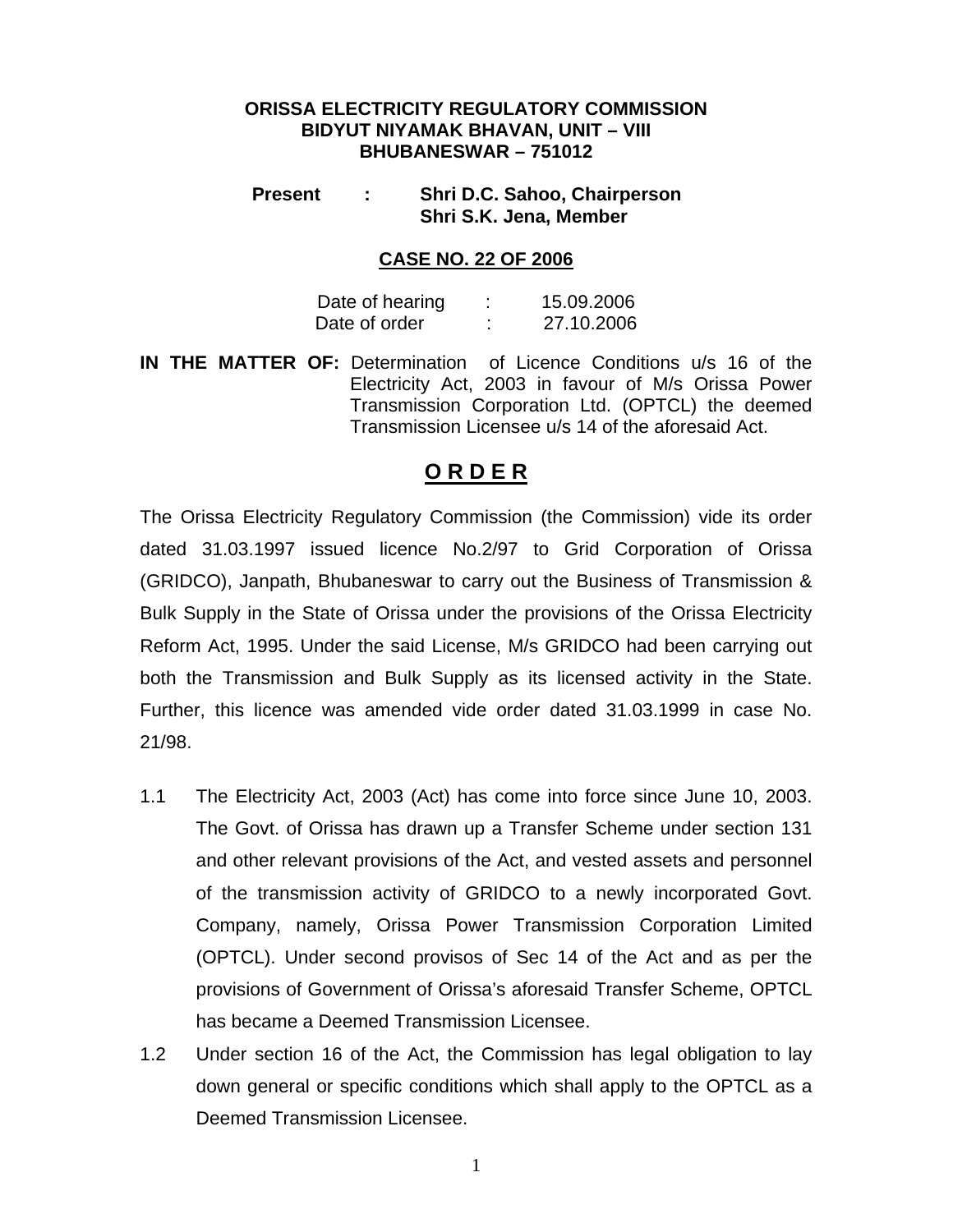- 1.3 The Commission in its Conduct of Business Regulations, 2004 (Appendix 4-B) has specified the General Conditions for Transmission Licensees operating in the State of Orissa. In exercise of powers conferred under Clause 18.2 of Appendix 4B (General Conditions for Transmission Licensee) of the OERC (Conduct of Business) Regulations, 2004*,* the Commission has modified some of the Clauses of the aforesaid General Conditions. Such General Conditions with modifications have been laid down in Part II of the aforesaid draft licence conditions.
- 1.4 Furthermore, the Commission lays down at Part III of these draft licence conditions the Specific Licence Conditions for OPTCL.
- 2. Having thus prepared the draft licence conditions for the aforesaid deemed licensee, the Commission decided to finalise the same through a consultative public hearing. For this purpose, the Commission initiated a suo motu proceeding and a case was registered as case No. 22/2006. The Commission directed the deemed licensee to offer its views/comments on the draft licence conditions so also the licensee was directed to publish the public notice in the leading widely circulated newspapers in order to invite suggestions/objections/comments from the general public. The text of the aforesaid public notice and the draft license conditions also made available in the Commission's website [www.orierc.org](http://www.orierc.org/). The said public notice was published in Oriya (Samaj dated  $16<sup>th</sup>$  and  $17<sup>th</sup>$  July, 2006) and daily English (New Indian Express dated  $16<sup>th</sup>$  and  $17<sup>th</sup>$  July, 2006) in compliance with the aforesaid order of the Commission,. By the said public notice, interested persons/Institutions / Organisations had liberty to offer their views/suggestions/objections on the aforesaid draft license conditions on or before 31.07.06.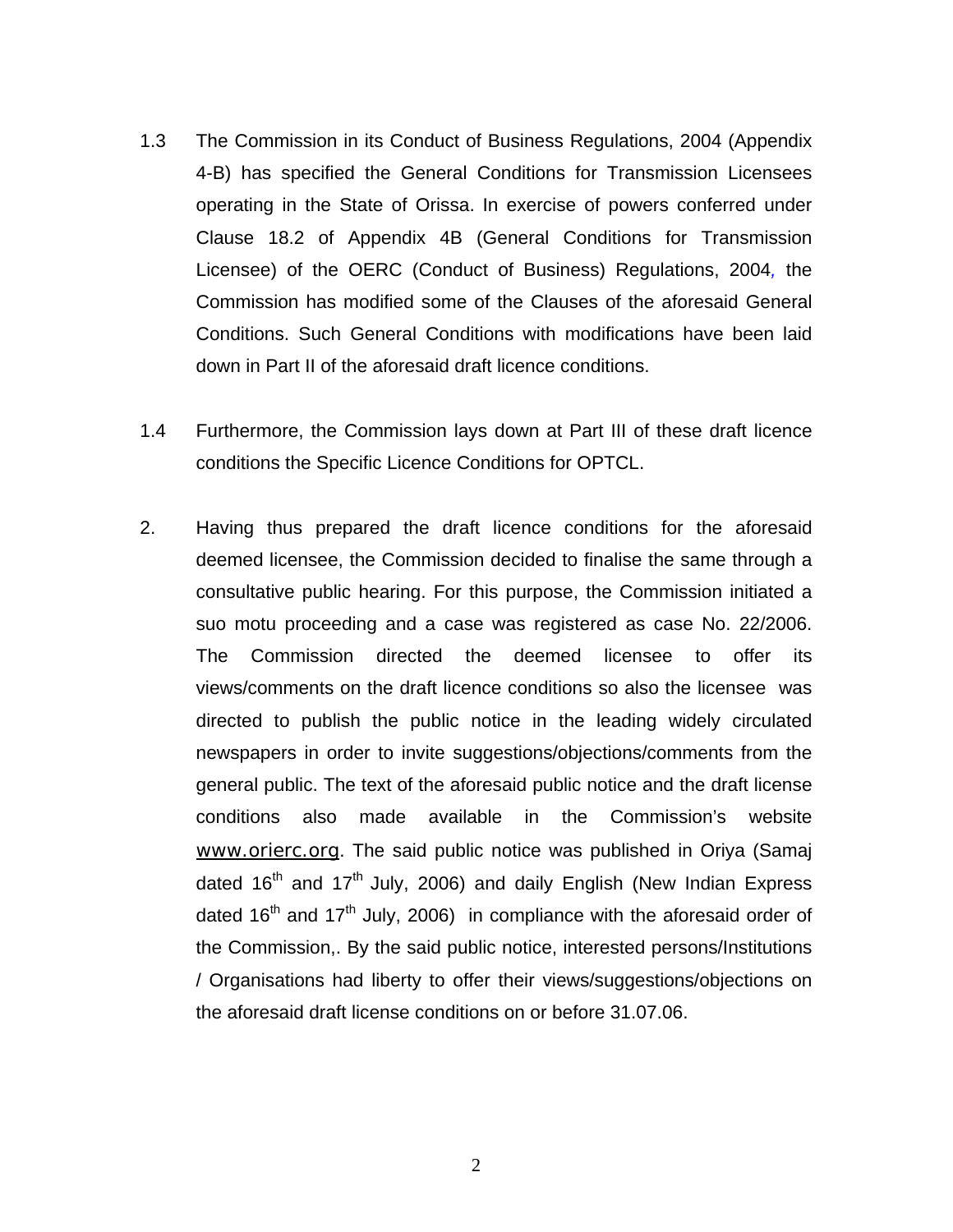- 2.1 Compliance to orders of the Commission, the Sr. General Manager (R&T), OPTCL submitted the comments/suggestions/views of OPTCL. No response had been received from any person / institutions in this regard.
- 3. The Commission fixed the hearing on 15.09.2006 at 11.00 AM and accordingly served a notice to OPTCL vide letter no 1346 dated 30.08.2006. The MD, OPTCL was directed to appear before the Commission personally or through his authorized representative or duly constituted attorney on the date and time fixed above.
- 3.1 The matter was heard by the Commission on the scheduled date and time. Sri B.K. Sahoo, Director (Engg.), the authorized officer of the Commission presented the matter in the capacity of petitioner. Sri U.K. Panda Director, Finance (I/C), on behalf of OPTCL was present. The hearing was concluded.
- 4. The Commission carefully considered the valuable suggestions/views/comments submitted by the deemed transmission licensee i.e. OPTCL on the draft licence conditions and decisions taken in this respect are as follows:
- 4.1 OPTCL suggested adding "Ltd." at the end of condition 1.1 which has been agreed by the Commission.
- 4.2 OPTCL suggested the following definition for "Force Majeure" at 3.1(q) "Force Majeure" means any event which is beyond the control of the licensee which the licensee could not be foresee or with a reasonable amount of diligence could not have foreseen or which could not be prevented and which substantially affect the performance by the licensee including but not limited to:
	- (a) Acts of God, natural phenomena including but not limited to floods, droughts, earthquake, cyclone, storms, adverse weather condition and epidemics: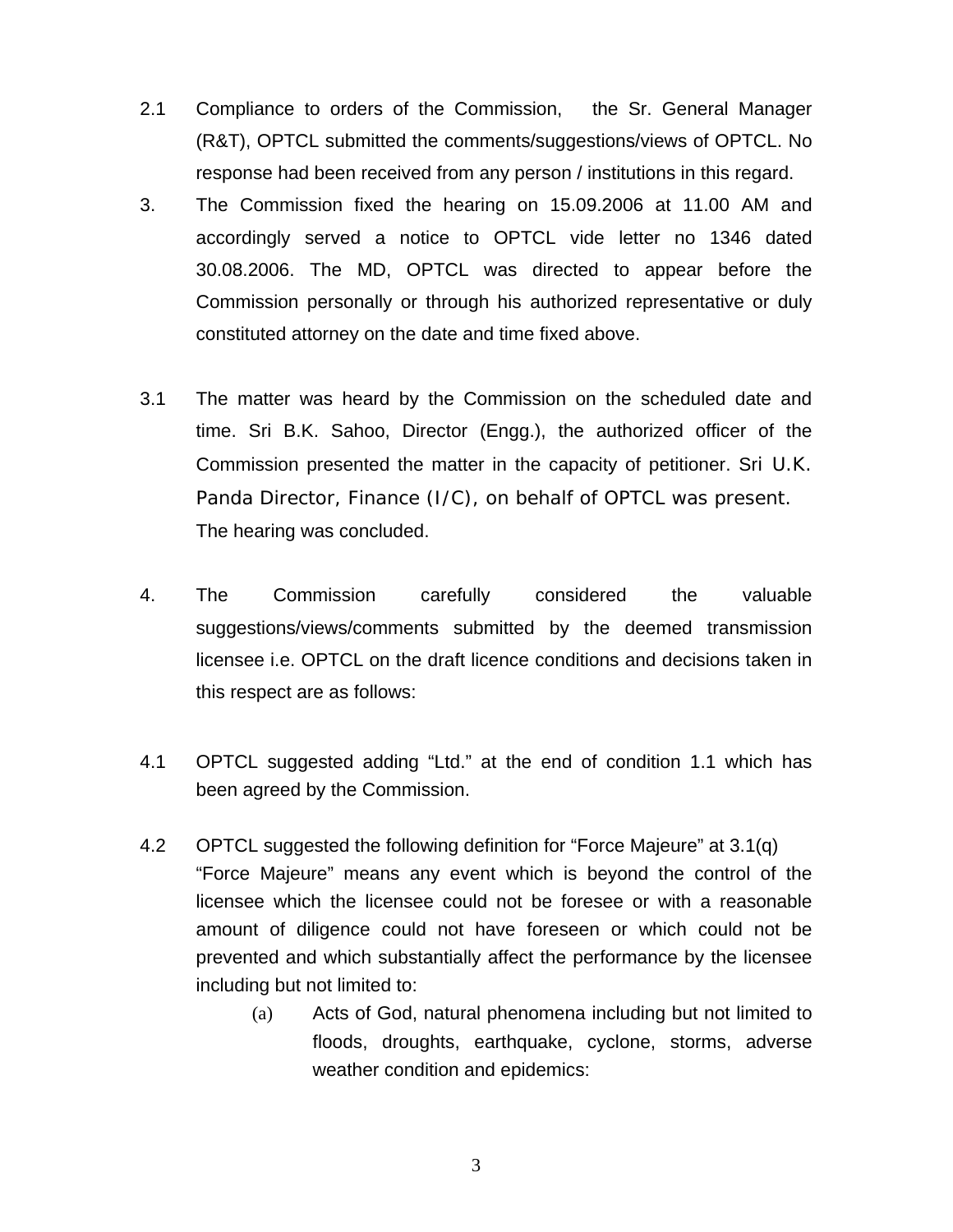- (b) Acts of any Government domestic or foreign including but not limited to war, declared or undeclared, hostilities, priorities, quarantines, embargoes;
- (c) Terrorist attack, riots or civil commotion;
- (d) Grid's failure not attributable to the licensee; and
- (e) Other similar occurrence that leads to any act that would involve a breach of relevant laws or regulations connected with electrical safety.

The above definition has been adopted from the OGC and reproduced as such. The Commission agreed with the above alteration.

- 4.3 OPTCL argued that both the conditions 3.2 &3.3 carry the same meaning. Hence 3.3 should be retained and 3.2 be deleted. The Commission accepted this suggestion.
- 4.4 OPTCL suggested to replace clause 4.2 with following Para "These Licence Conditions may be modified or amended in accordance with the provisions of relevant Regulations and in accordance with the provisions of the Act."

The Commission had accepted the above suggestion.

- 4.5 OPTCL requested the Commission to examine clause 7.3(d) based on the provisions under CEA (Grid Connectivity) Regulations, 2004 and modify/ delete the same. The Commission observed that the above regulation is still in draft stage and has not yet been specified by CEA. Further, it appears that this provision in the licence conditions does not contradict any of aforesaid draft regulations of CEA. Hence the Commission does not vie with the idea of modifying and deleting condition 7.3(d) at this moment.
- 4.6 OPTCL sought an amendment in the second Para of condition no. 7.9 by replacing "60 days" with "30 days". The Commission do not accept it in asmuch as it providing for maximum time limit. Furthermore, if this has to be decided through hearing, 30 days as suggested may not be adequate.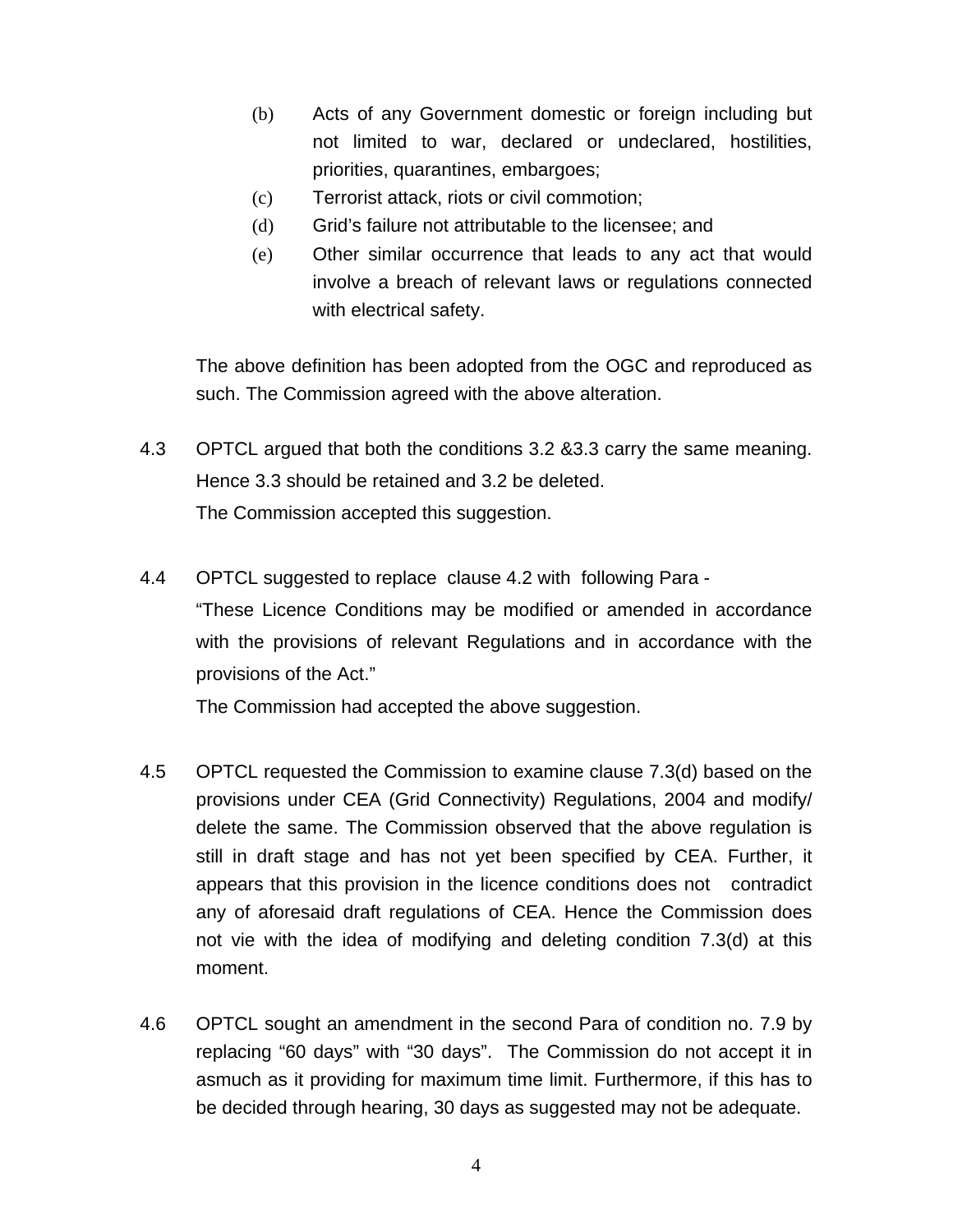- 4.7 OPTCL has suggested a correction in condition no. 8.2 by replacing the word "distribution" by the word "transmission", as it was patently a typographical error. The Commission had accepted it.
- 4.8 In clause (b) (iii) of Condition no. 8.3, it has insisted to make seven months in place of six months inline with Income Tax Act. The Commission had accepted this suggestion.
- 4.9 OPTCL suggested to incorporate the words "by the Institute of Chartered Accountants of India" in between words "Accounting Standards issued" and " or Rules" in last sentence of the Condition no. 8.4. The Commission accepted these suggestions as it has become general accounting practice to follow the standards prescribed by the Institute.
- 4.10 OPTCL proposed replacing Para at Condition no. 8.7 as below-

 "The references to costs or liabilities of, or reasonably attributable to Licensed Business or Other Business shall be construed as including taxation, and capital liabilities"

 The Commission do not agree with this proposal because cost and liability invariably excludes taxation.

- 4.11 OPTCL suggested to delete the words "under Section 128 of the Act" at the end of Condition 9.2. The Commission accepted it and amended accordingly.
- 4.12 OPTCL has requested for six months in place of three months in condition 9.9 for submission of Business Plan. The Commission had accepted this suggestion.
- 4.13 OPTCL suggested the following amendments / corrections in  $1<sup>st</sup>$  proviso of condition 10.12.
	- (a) "10%" to be replaced with "20%".
	- (b) The word "Distribution" to be replaced with "Transmission".
	- (c) The word "reallocation" to be replaced with "allocation".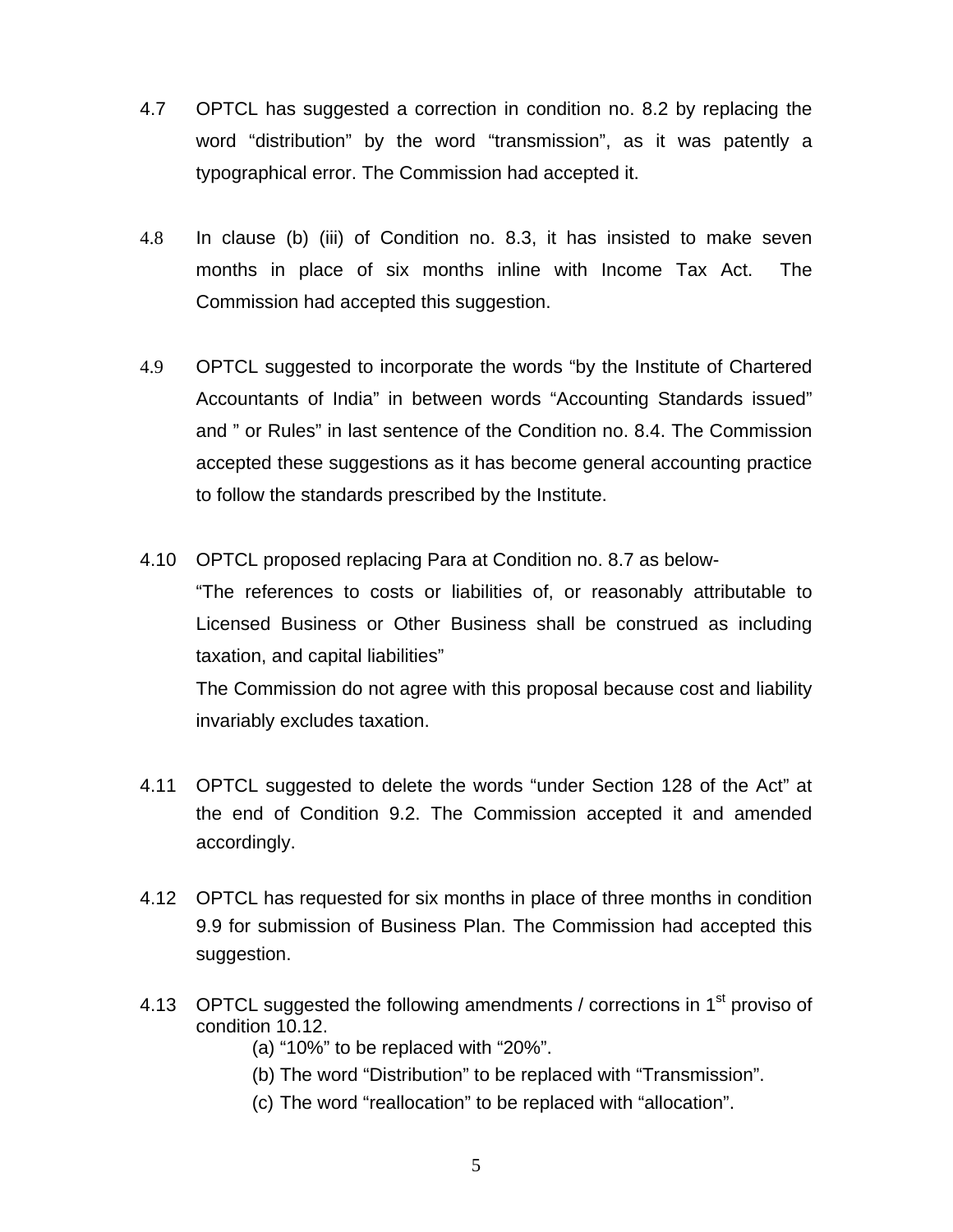The Commission accepted (b) and (c) and rejected (a) above as 20% deviation could be a substantially higher amount for EHT works.

- 4.14 OPTCL sought an amendment in condition 11.1 by replacing "60 days" with "30 days". The Commission did not accept it because it is the maximum time limit and wherever this has to be decided through hearing, 30 days may not be adequate.
- 4.15 In Condition 12.2(a), OPTCL suggested an amendment of reducing the rate of interest from 1.5% to 0.5%. The Commission decided to peg the interest rate down to 1.25% to bring it at par with delayed payment surcharge of 1.25% per month as approved in the last tariff order.
- 4.16 In condition 13(1), OPTCL pointed out the typographical error and suggested to replace the word "luicence" with the word "licence". Correction of typographical error was accepted.
- 4.17 "In conditions 16.3(b) and 16.5, OPTCL wanted to delete the words "the State Transmission Utility" and argued to incorporate words "Orissa Grid Co-ordination Committee" after the words "Eastern Regional Power Committee". This is because OPTCL is also the STU and "Orissa Grid Co-ordination Committee" is also a committee created by OGC for maintaining Grid discipline.

The Commission had accepted the suggestion, but the word "Orissa" is taken out from the above suggestion because the OGC has the provision of "Grid Co-ordination Committee" not "Orissa Grid Co-ordination Committee".

- 4.18 In condition 18.2 (c), OPTCL has proposed to insert the words *"*and stabilization charges in case of CGS" after the words "the connection charges" The Commission rejected the proposal.
- 4.19 Pursuant to the OERC (Terms and Conditions of Open Access) Regulation, 2006, the concerned distribution licensee may invoice a longterm open access customer in respect of the charges as set out in these regulations and the open access customer must pay those charges in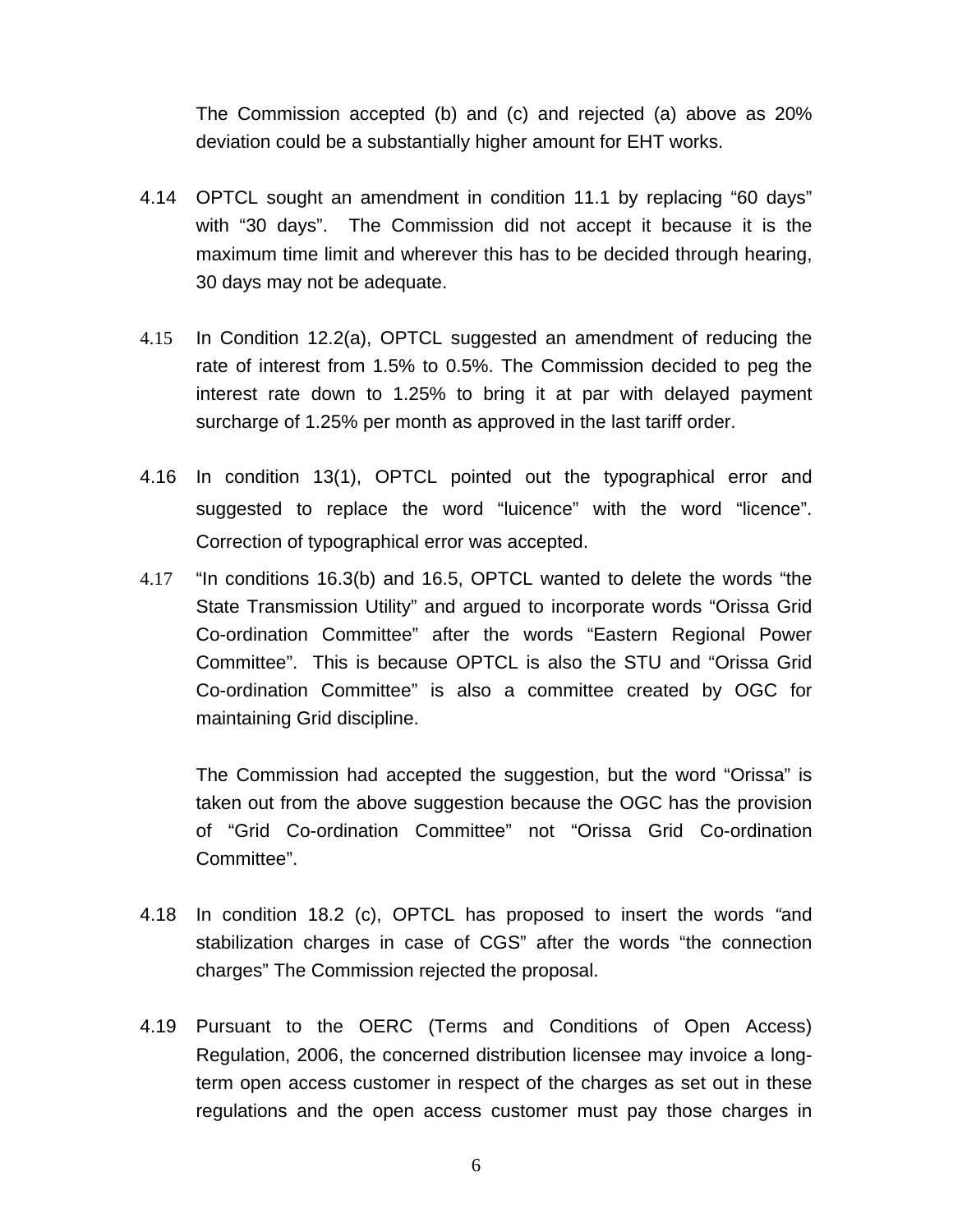accordance with the procedures set forth in the open access agreement between the licensee and the customer:

 In case of short-term customers, the SLDC shall invoice the customer on behalf of the concerned licensee(s) and the customer shall pay the charges to the concerned licensee(s) directly.

These provisions contradict the condition 19.6 of the licence condition. Hence, OPTCL requested the Commission to examine this condition and do necessary changes.

 The Commission verified and found the discrepancy in condition 19.6. Hence, the Commission decided to delete condition 19.6 and subsequent serial no is corrected as 19.6.

- 4.20 In condition 20.1, OPTCL has pointed out typographical error i.e. the word "too" to be replaced with the word "to". The correction of typographical error had been accepted.
- 4.21 In condition 20.2, OPTCL has suggested inserting "without prior approval of the Commission" in the beginning of the Para. The Commission accepted it but rewrote the  $1<sup>st</sup>$  sentence as below.

"With prior approval of the Commission, the licensee shall guarantee any obligations incurred by an Affiliate of the licensee in respect of a non-core activity."

4.22 In condition 20.3, OPTCL has suggested inserting "without prior approval of the Commission" in the beginning of the Para.

 The Commission did not accept it because it is not at all allowed even with a permission from the Commission.

4.23 At the end of Para at condition 22.2, OPTCL suggested to add the word "etc". The Commission accepted it but at the same time the word "and" needed to be replaced with ",".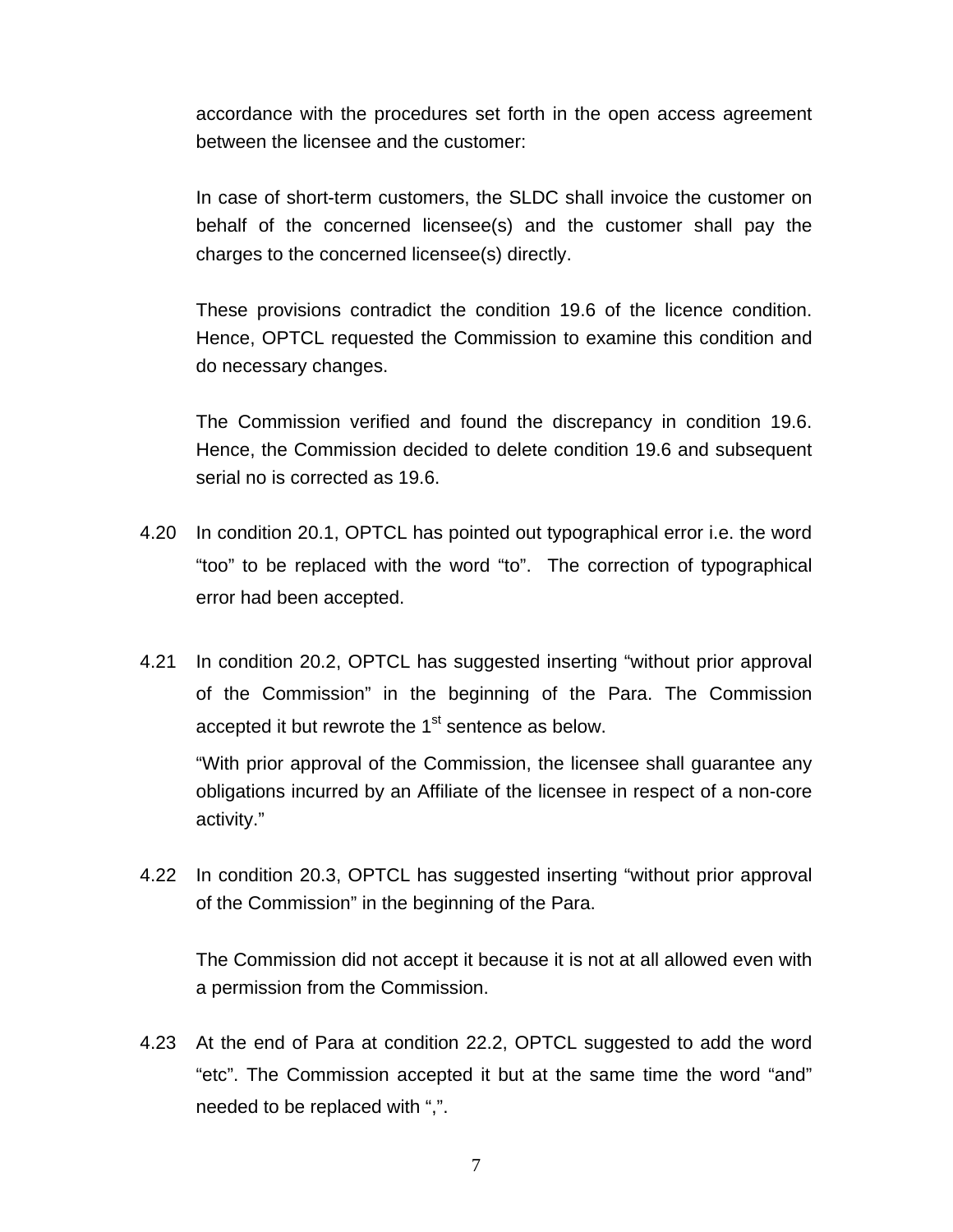- 4.24 In Condition 23.1, OPTCL argued to make "100 Crore" in place of "10 Crore". The Commission did not agree to it because there could be number of investments in between 10 to 100 Crore. Similarly in condition 24.1, OPTCL wanted to raise the limit of 30 lakh to 100 lakh which has been rejected by the Commission.
- 5. In the draft licence conditions at Condition No.4.1, the terms of the licence was mentioned as 25 years from 1<sup>st</sup> April 2005. The Commission examined this aspect and observed that it is not compatible to the provisions of the Act. Since the same licence has been continuing and this being determination of licence conditions only as per the Act, the Commission decides that the period of licence shall be 30 years which shall be counted from  $1<sup>st</sup>$  April, 1997, the date of issue of licences no. 2/97 to M/S-GRIDCO to carryout the bulk supply and transmission activity in the state of Orissa. OPTCL is a successor of GRIDCO to carryout the transmission activity in Orissa under the Govt. of Orissa Scheme, 2005. Hence, the aforesaid licence condition has been modified accordingly.
- 6. In the light of the above observation, the Commission approves the Licence Conditions for Deemed Transmission Licensees i.e. OPTCL which is attached to this order and shall be treated as a part of this order. The said licence conditions shall be effective from 1<sup>st</sup> November, 2006.
- 7. The licence conditions determined by the Commission by this order shall override the licence conditions determined by the Commission vide its order dt.31.03.1999 passed in case Nos. 21/98.
- 8 OPTCL is directed to keep its licence conditions in its websites and make available the copy of the said licence conditions to the interested persons on payment of reasonable charge. Further, the deemed transmission licensee is directed to publish a public notice in one English and two Oriya dailies having largest circulation in the State of Orissa for two consecutive days, informing the general public about the licence conditions approved by the Commission which is available in the licensee's website and copy of the same may be obtained from its Corporate office on payment of reasonable charges.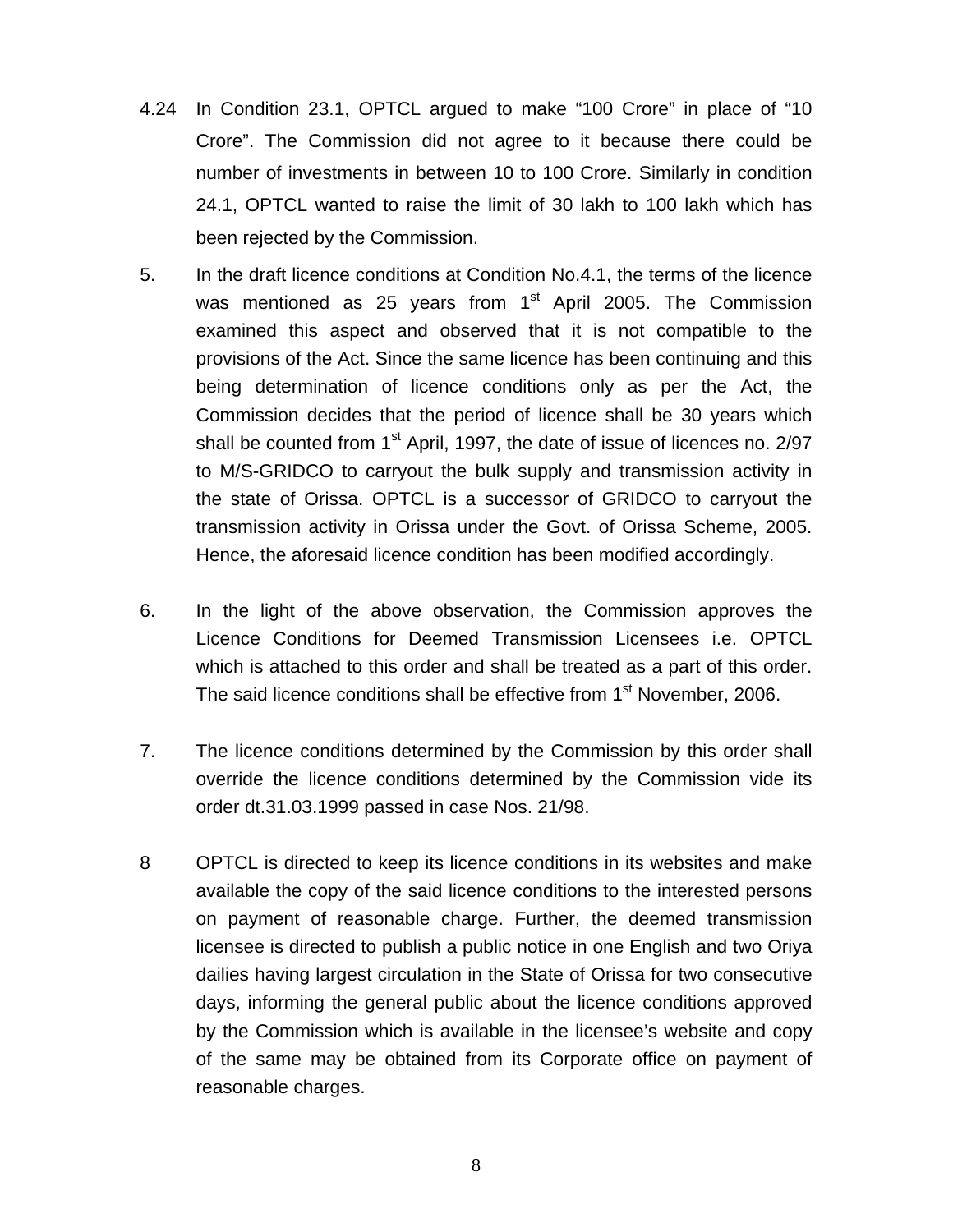The copy of this order and the text of the licence conditions of the aforesaid deemed transmission licensee may be communicated to Deptt. of Energy, Govt. of Orissa, Central Electrical Authority, Govt. of India, by the Commission's Secretary.

 **(S.K.Jena) (D.C.Sahoo) MEMBER CHAIRPERSON**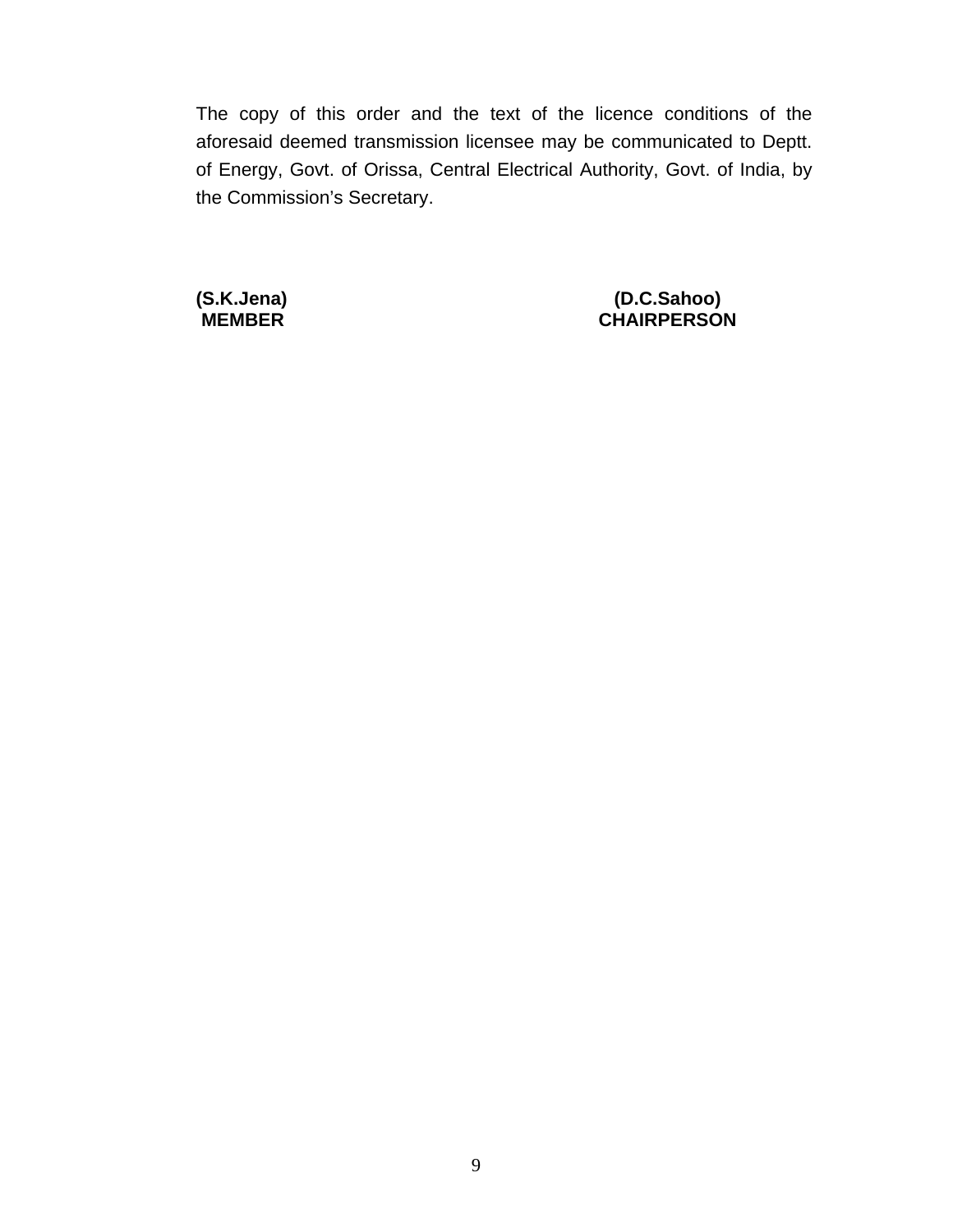# **LICENCE CONDITIONS**

## **OF**

## **ORISSA POWER TRANSMISSION CORPORATION LIMITED**

# **(OPTCL)**

## **(A Deemed Transmission Licensee under Sec. 14 of the Electricity Act, 2003)**

Registered Office: Janpath, Bhubaneswar – 751 022, Orissa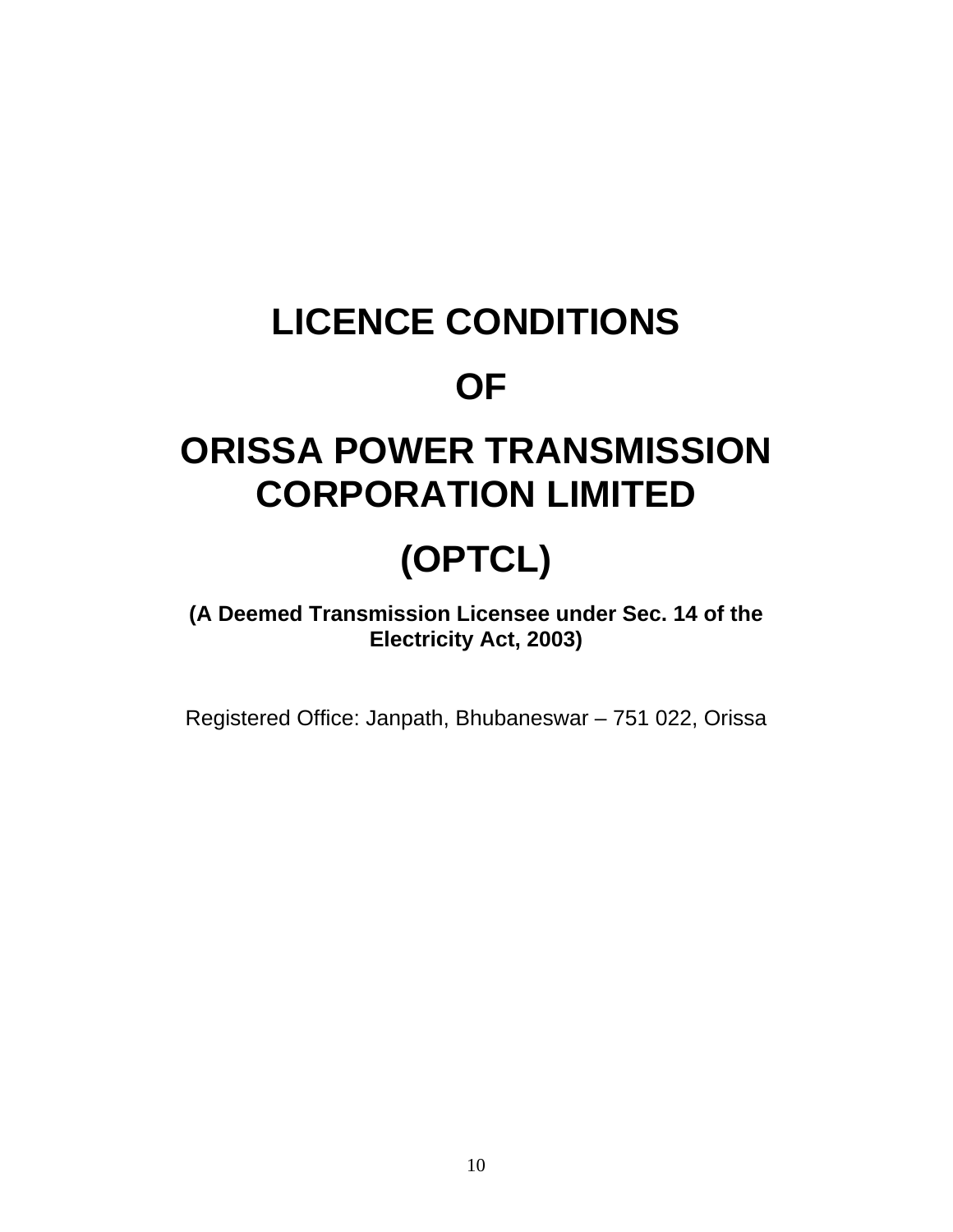## **INTRODUCTION**

The Orissa Electricity Regulatory Commission (the Commission) vide its order dated 31.03.1997 passed in case No.2/97,(amended in 1999) under the provisions of the Orissa Electricity Reform Act, 1995 had issued Licence to Grid Corporation of Orissa (GRIDCO), Janpath, Bhubaneswar to carry out the Business of Transmission & Bulk Supply in the State of Orissa. Under the said License M/s GRIDCO had been carrying both the Transmission and Bulk Supply as its licensed activity in the State.

 The Electricity Act, 2003 (Act) has come into force since June 10, 2003. The Govt. of Orissa has drawn up a Transfer Scheme under section 131 and other relevant provisions of the Act, and vested assets and personnel of the transmission activity of GRIDCO to a newly incorporated Govt. Company namely Orissa Power Transmission Corporation Limited (OPTCL). Under fifth proviso of Sec 14 of the Act read with the provisions of Government of Orissa's aforesaid Transfer Scheme, OPTCL became a Deemed Transmission Licensee. Under section 16 of the Act, the Commission has legal obligation to lay down the license conditions of the OPTCL as a Deemed Transmission Licensee. The Commission in its Conduct of Business Regulations, 2004 (Appendix 4-B) has specified the General Conditions for Transmission Licensees operating in the State of Orissa. In exercise of powers conferred under Clause 18.2 of Appendix 4B (General Conditions for Transmission Licensee) of the OERC (Conduct of Business) Regulations, 2004*,* the Commission has modified some of the Clauses of the aforesaid General Conditions. Such General Conditions with modifications have been laid down in Part II of these licence conditions.

 Furthermore the Commission lays down at Part III the Specific Licence Conditions for OPTCL.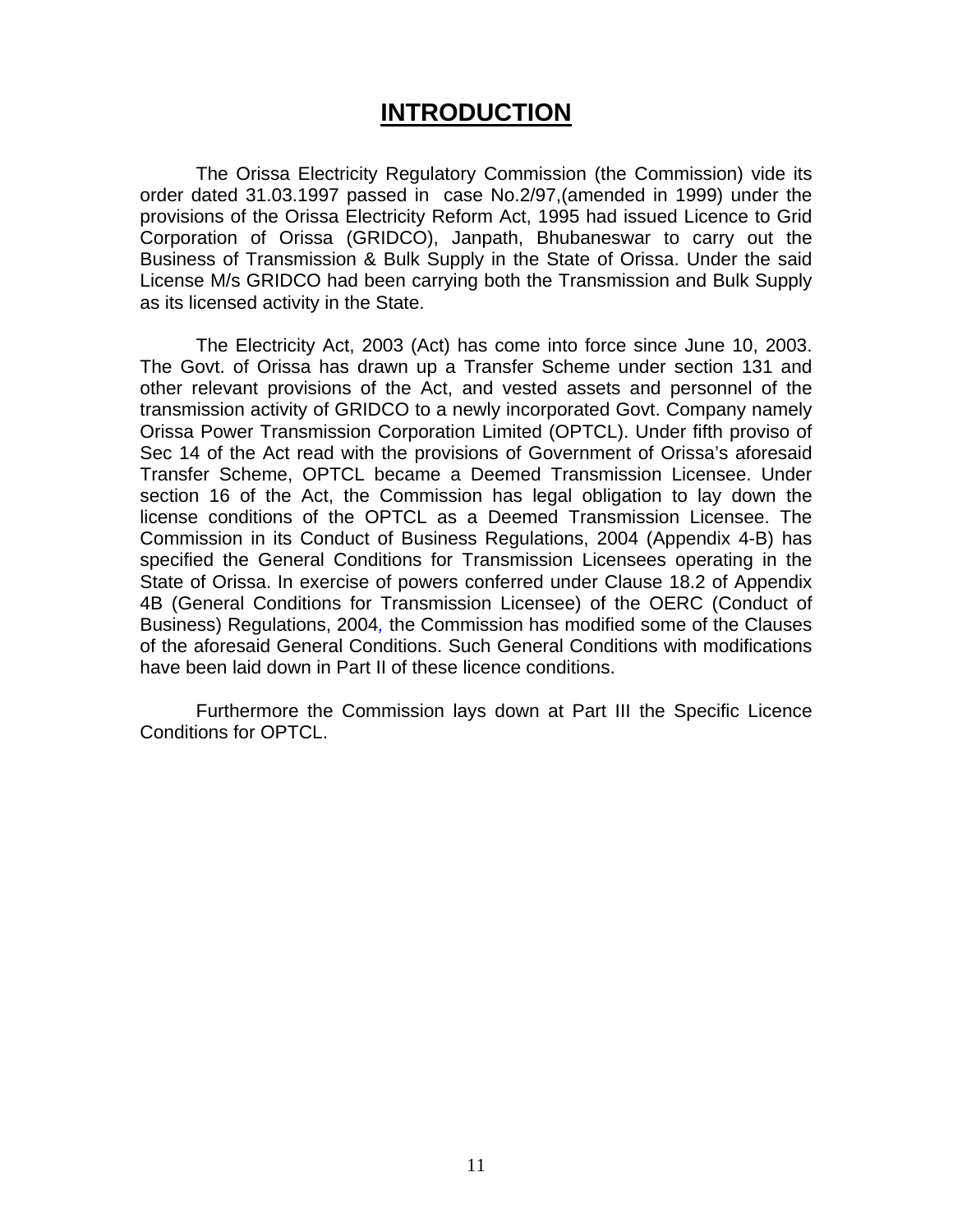## **PART I: PRELIMINARY**

#### **1. Short Title**

- 1.1 These License Conditions may be called "The Licence Conditions of Orissa Power Transmission Corporation Limited" (A Deemed Licensee under Section14 of the Electricity Act, 2003), which are applicable to Orissa Power Transmission Corporation Ltd.
- 1.2 These licence conditions shall come into force from 1<sup>st</sup> November 2006.

#### 2. **Area of Operation of Licensed Activity (Area of Supply)**

The Area of operation of Licensed Activity of the Licensee shall comprise the State of Orissa excluding any cantonment, aerodrome, fortress, arsenal, dockyard or camp or any building or place in occupation of the Central Government for defence purposes.

#### **3. Definitions**

- 3.1 Unless the context otherwise requires in these Licence Conditions;
	- (a) **"Accounting Statement"** means for each financial year, accounting statements for the Licensed Business comprising a profit and loss account, a balance sheet and a statement of sources and application of funds, together with notes thereto as detailed under the Companies Act, 1956 (1 of 1956) and such other particulars and details in the manner as the Commission may direct from time to time. If the Transmission Licensee engages in any business or activity in addition to the Licensed Business, the accounting statements shall comply with the regulations of the Commission dealing with the treatment of Other Business of Transmission Licensees and show separately the amounts of any revenue, cost, asset, liability, reserve or provision, which has been either:
	- (b) charged from the Licensed Business to any Other Business or vice versa together with a description of the basis of that charge; or
	- (c) determined by apportionment or allocation between the Licensed Business and any Other Business of the Transmission Licensee together with a description of the basis of the apportionment or allocation.
	- (d) **"Act"** means the Electricity Act, 2003 (36 of 2003)
	- (e) **"Annual Accounts"** means the accounts of the Transmission Licensee prepared in accordance with Condition No.8 and/or in such other manner as may be directed by the Commission in terms of the provisions of the Act;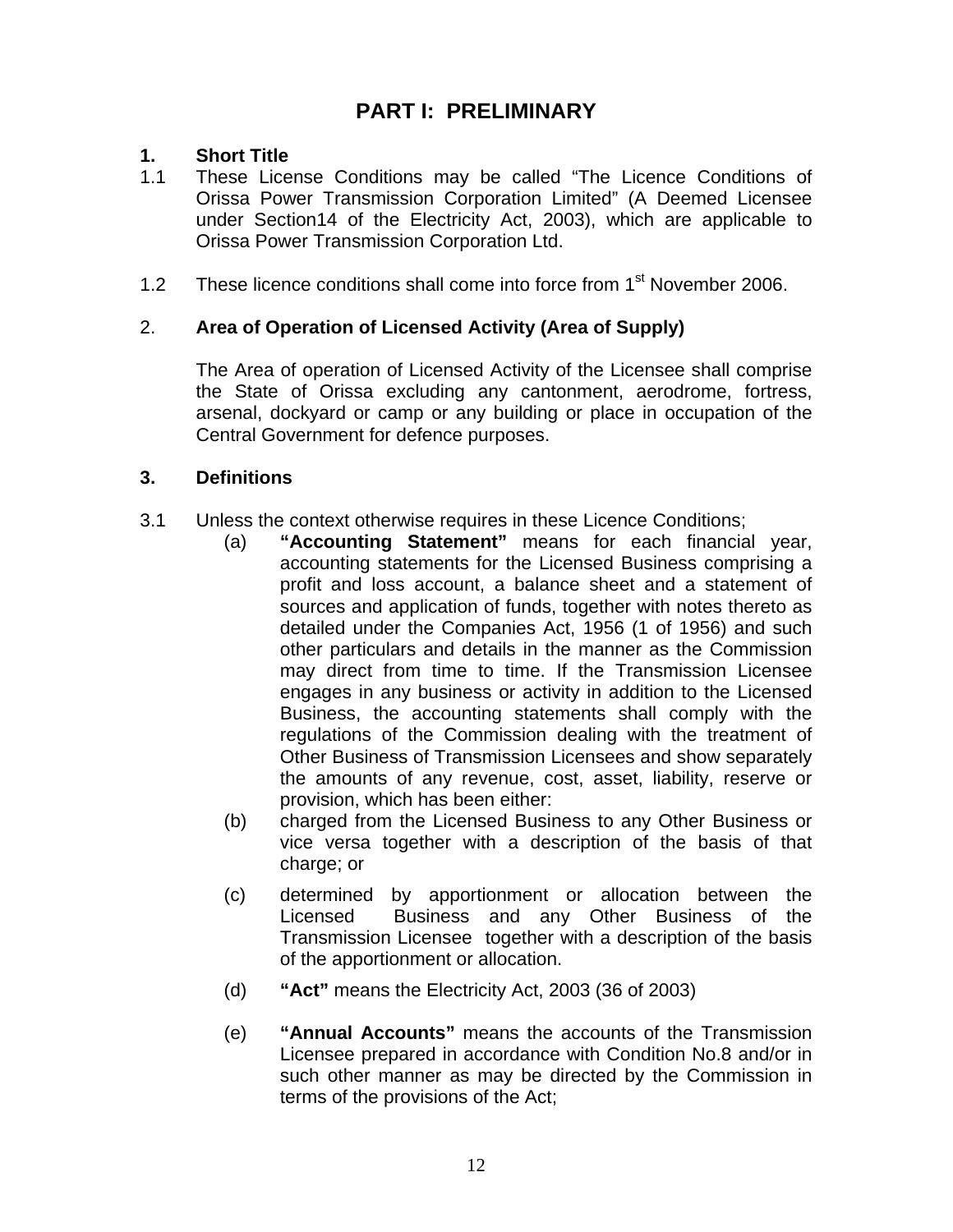- (f) "**Ancillary Services**" means black start, reactive power, frequency control and such other services as any Electricity Operator may be required to have available as ancillary services pursuant to the Orissa Grid Code or any agreement with the Licensee primarily for the purpose of securing stability of operation on the Transmission System
- (g) **"Area of Activity"** means the area of activity stated in condition no. 2 of these Licence Conditions within which the Transmission Licensee is authorised to establish, operate and maintain transmission lines;
- (h) **"Auditors"** means the Transmission Licensee's auditors holding office in accordance with the requirements of Sections 224 to 234A or Section 619 as appropriate, of the Companies Act 1956 (1 of 1956);
- (i) **"Authorised",** in relation to any Person, business or activity, means authorised by licence granted under Section 14 of the Act or deemed to be granted under the first second third and fifth proviso to Section 14 of the Act or exemption granted under Section 13 of the Act and the regulations of the Commission;
- (j) **"Commission"** means the Orissa Electricity Regulatory Commission;
- (k) **"Distribution"** means the conveyance of electricity by means of a Distribution System;
- (l) **"Distribution System"** means the system of wires and associated facilities between the delivery points on the transmission lines or the generating station connection and the point of connection to the installation of the consumer;
- (m) **"Distribution Code"** means the Code governing all material technical aspects relating to connections to and the operation and use of the Distribution System as approved by the Commission;
- (n) "**encumbrance**" means any mortgage, charge, right of possession, assignment by way of security or other form of security interest;
- (o) **"Existing Transmission System Planning and Security Standards"** means the Transmission Licensee's standards for system planning and security of the Transmission System as of the date of the grant of Transmission Licence and in the event of a new Transmission business such standards applicable to the other or previous Transmission Licensees in the State;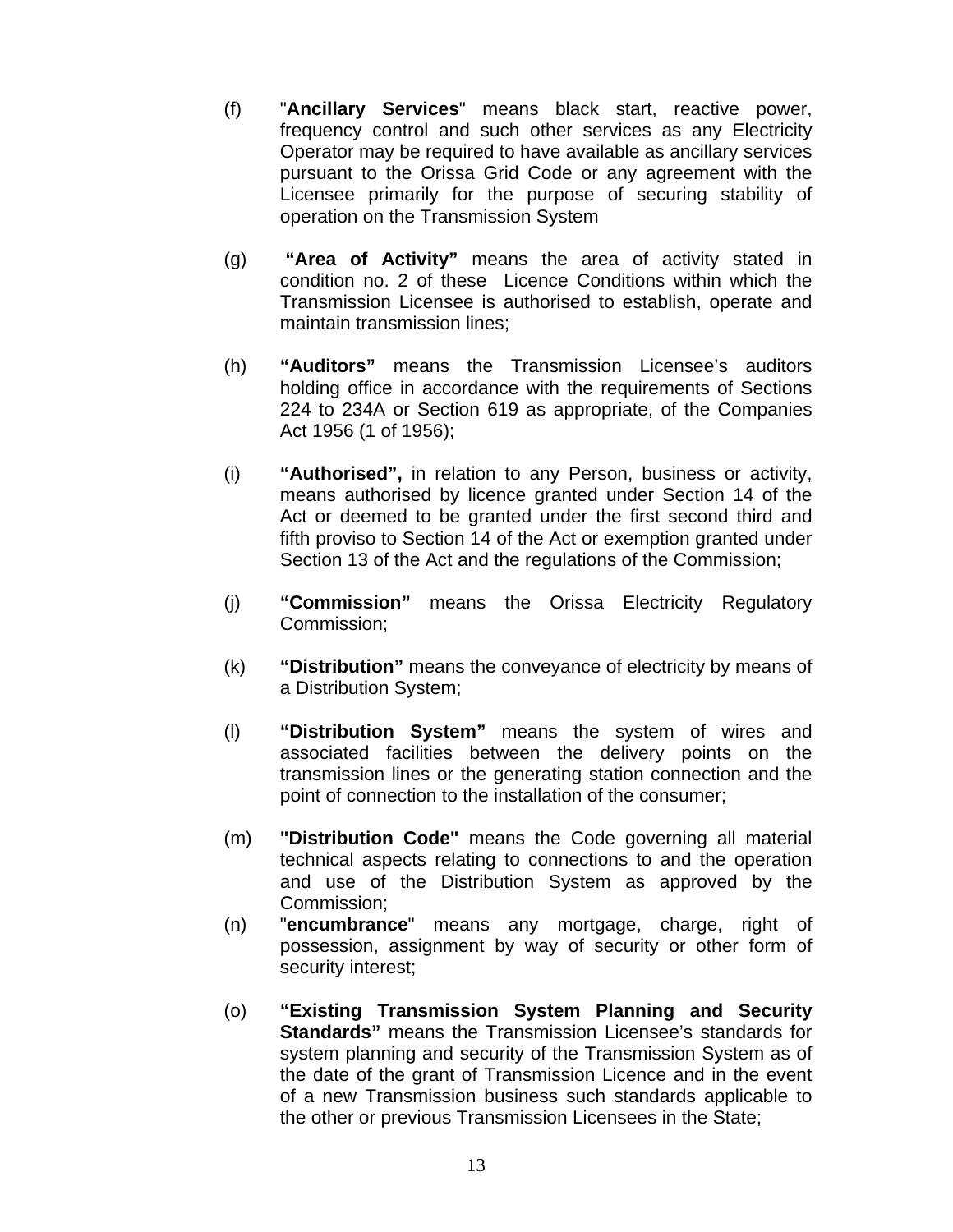- (p) **"Existing Transmission System Operating Standards"** means the Transmission Licensee's standards for operating the Transmission System as of the date of the grant of the Transmission Licence and in the event of a new Transmission business such standards applicable to the other or previous Transmission Licensees in the State;
- (q) **"Force Majeure"** means any event which is beyond the control of the licensee with a reasonable amount of diligence could not be foreseen or which could not be prevented and which substantially affect the performance by the licensee including but not limited to:
	- (i) Acts of God, natural phenomena including but not limited to floods, droughts, earthquake, cyclone, storms, adverse weather condition and epidemics;
	- (ii) Acts of any Government domestic or foreign including but not limited to war, declared or undeclared, hostilities, priorities, quarantines, embargoes;
	- (iii) Terrorist attack, riots or civil commotion;
	- (iv) Grid's failure not attributable to the licensee; and
	- (v) Other similar occurrence that leads to any act that would involve a breach of relevant laws or regulations connected with electrical safety.
- (r) **"Generator Interconnection Facilities"** means electrical lines, transformers, bus-bars, switch-gear, plant or apparatus utilised to enable access to a Transmission System or Distribution System by the Generating Set(s);
- (s) **"Holding Company"** shall have the same meaning as in Section 4 of the Companies Act, 1956;
- (t) **"Intervening Transmission Facilities"** means the electric lines owned or operated by a Transmission Licensee where such electric lines can be utilized for transmitting electricity for and on behalf of another licensee at his request and on payment of a tariff or charge;
- (u) **"Licence"** means the licence under section 14 of the Act under which the Licensee is authorised to conduct the Licensed Business;
- (v) **Licensee** means Orissa Power Transmission Corporation Limited (OPTCL).
- (w) **"Licensed Business"** means the business of Transmission of electricity as authorised under the licence;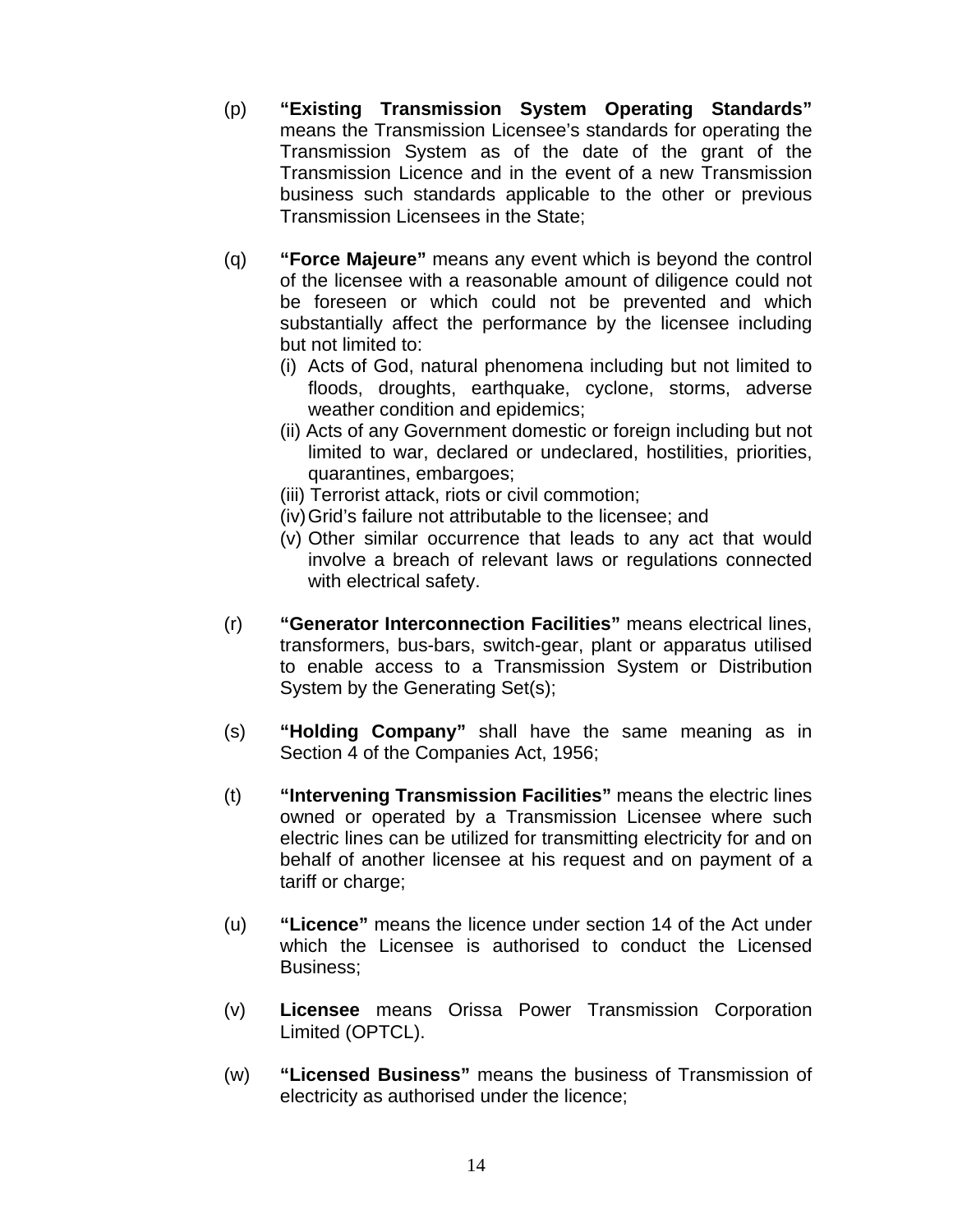- (x) **"Major Incident"** means an incident associated with the Transmission of electricity, which results in a significant interruption of service, substantial damage to equipment, or loss of life or significant injury to human beings, or as otherwise directed by the Commission and shall also include any other incident which the Commission expressly declares to be a major incident;
- (y) "**Non-core Activity**" means any activity of the Licensee or an Affiliate of the Licensee other than that carried out as a part of the Transmission Business
- (z) **"Operational Control"** means possessing the authority to make operational decisions such as commissioning and utilisation of units, service lines and equipment;
- (aa) **"Orissa Grid Code (OGC)"** means the Orissa grid code specified by the Commission, covering all material technical aspects relating to connections to and the operation and use of a Transmission System, or (in so far as relevant to the operation and use of a Transmission System) the operation of electric lines and electrical plant connected to the Transmission System, the Distribution Systems, or the system of any Supplier;
- (bb) **"Other Business"** means business of the Transmission Licensee other than the Licensed Business on its non core activity;
- (cc) **"Performance Standards"** means the standards as may be determined by the Commission pursuant to section 57 of the Act;
- (dd) **"Person"** shall include any company or body corporate or association or body of individuals, whether incorporated or not, or artificial juridical person;
- (ee) **"Regulations"** means the regulations made by the Commission, under the provisions of the Act or the State Act;
- (ff) **"Specific Conditions"** means the conditions in addition or in variation to the General Conditions, which the Commission lays down, specifically for a transmission Licensee at Chapter III.
- (gg) **"State Act"** means the Orissa Electricity Reform Act, 1995;
- (hh) **"State Government"** means the Government of the State of Orissa;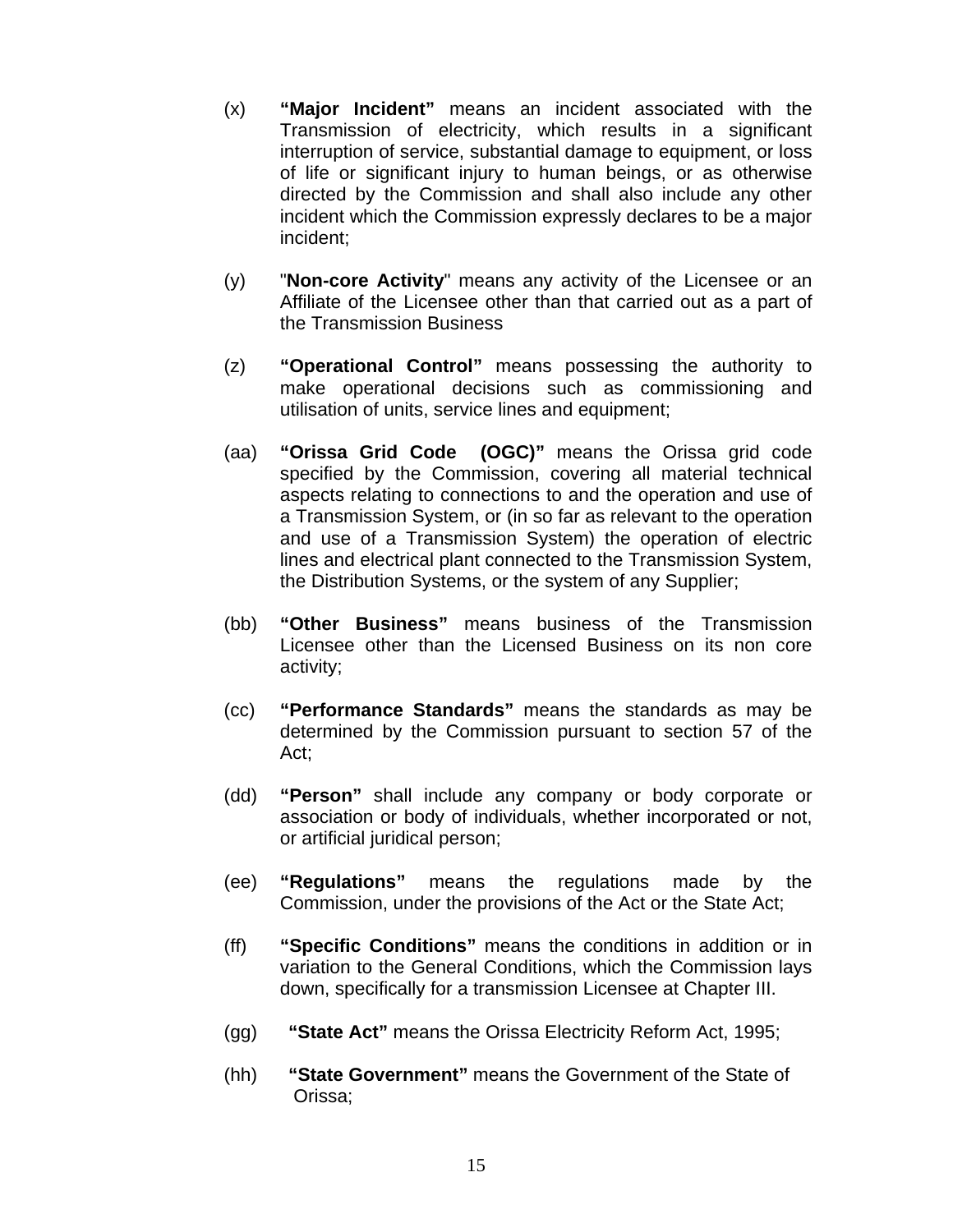- (ii) **"Subsidiary"** shall have the same meaning as in section 4 of the Companies Act 1956 (1 of 1956);
- (jj) **"Transfer"** shall include the sale, exchange, gift, lease, licence, loan, securitisation, mortgage, charge, pledge or grant of any other encumbrance or otherwise permitting of any encumbrance to subsist or parting with physical possession or any other disposition or dealing;
- (kk) **"Transmission Business"** means the Authorised business of a Transmission Licensee to Transmit electricity, whether for its own account or for that of any other Person, through any system owned and/ or operated by such Licensee;
- (ll) **"Transmission Licensee"** means the entity, which has been granted a Transmission Licence or is a deemed Licensee under the first, second, third or fifth proviso of Section 14 of the Act authorized to transmit electricity;
- (mm) **"Transmission Operating Standards"** means the standards related to the Transmission Licensee's operation of its Transmission System approved by the Commission;
- (nn) **"Transmission Planning and Security Standards"** means the standards related to the adequacy of the Transmission Licensee's system planning and security of its Transmission System as approved by the Commission;
- (oo) **"Transmission System"** means the system consisting mainly of extra high voltage electric lines, owned or controlled by the Transmission Licensee, and used for the purposes of the conveyance of electricity from one power station to a sub-station or to another power station or between sub-stations, or to or from any external interconnection including 33/11 kv bays/equipment up to the interconnection with the Distribution System, and any plant, apparatus and meters owned or used in connection with the transmission, and such buildings or plants thereof as may be required to accommodate such plant apparatus, other works and operating staff thereof;
- (pp) **"Use of System"** means use of the Transmission System for the transportation of electricity for any person pursuant to a contract entered into with the Transmission Licensee;
- (qq) **"Users"** means anyone who uses the Transmission System;
- 3.2 Words, terms and expressions used in these Licence Conditions which are not defined in these Conditions or in the Electricity Act, 2003 have the meaning as usually are understood in electrical industry.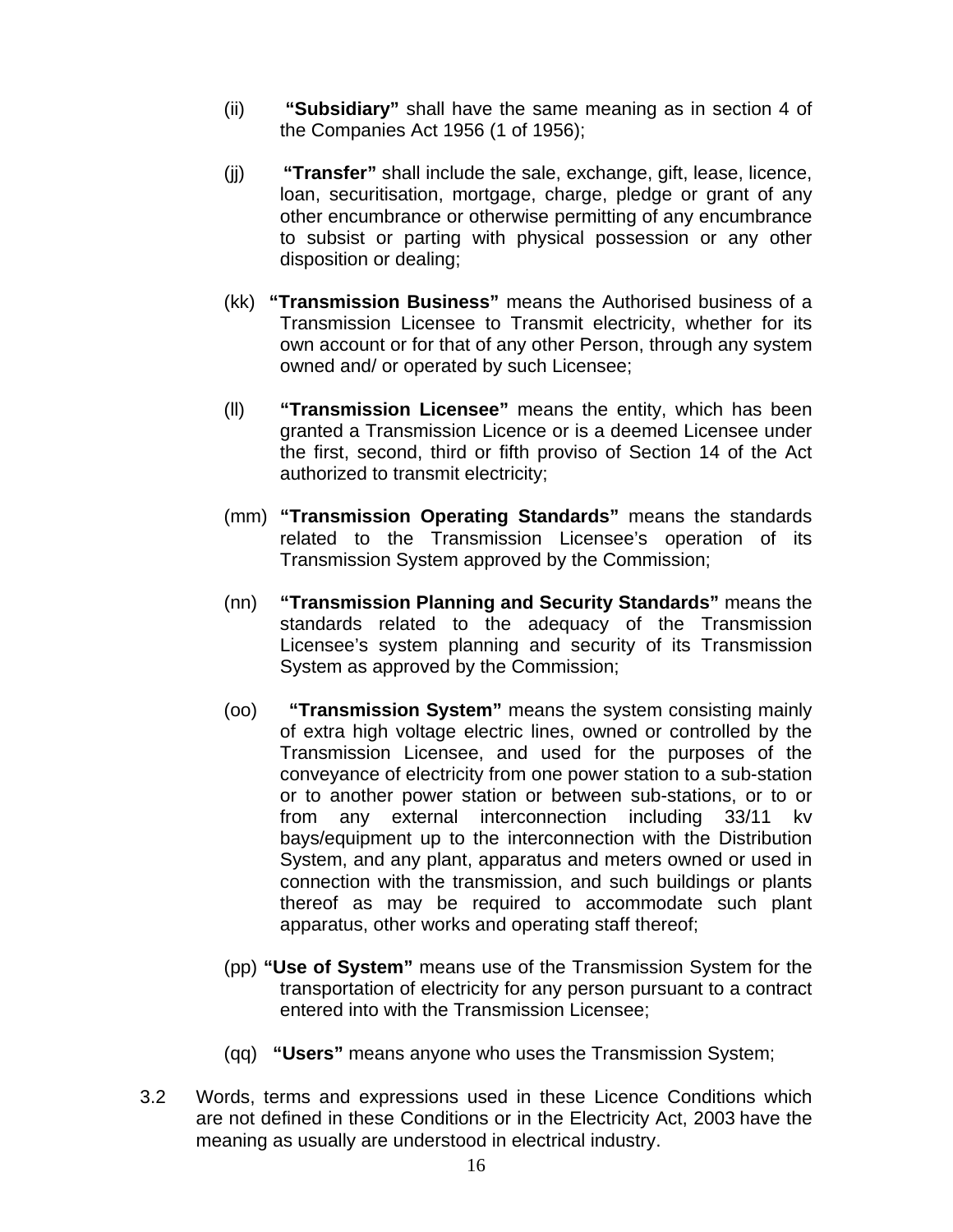3.3 References in these Licence Conditions to Paragraphs, Conditions, Parts and Schedules shall, unless the context otherwise requires, be construed as references to conditions, paragraphs and parts of, and schedules to, these Licence Conditions.

#### **4. Terms of Licence**

- 4.1 Unless the licence of the licensee revoked earlier, the licensee will carry its licenced activity for a period of 30 years from  $1<sup>st</sup>$  April 1997.
- 4.2 These Licence Conditions may be modified or amended in accordance with the provisions of relevant Regulations and in accordance with the provisions of the Act.

## **PART II: GENERAL CONDITIONS**

5. The General Conditions for the Licensee as specified by the Commission in Appendix 4B of the OERC (Conduct of Business) Regulations, 2004 after necessary modifications (In exercise of powers conferred under Clause 18.2) shall be General Conditions as given below:

#### **6. Compliance with Laws, Rules and Regulations**

- 6.1 The Licensee shall duly comply with the provisions of the Act, Rules, Regulations including Policies, Notifications, Circulars and Orders made there under; and the provisions of all applicable laws and orders, directions issued by the Commission from time to time. The licensee shall also comply with Distribution Code to the extent it is applicable to it.
- 6.2 The Licensee shall act in accordance with this General Conditions except where the Licensee is exempted from any provisions of these general conditions at the time of the grant of licence or otherwise specifically obtains the approval of the Commission for any deviation there from.
- 6.3 The Licensee shall duly comply with the order and directions of the National Load Despatch Centre, Regional Load Despatch Centre and the State Load Despatch Centre and other statutory authorities issued in the discharge of their functions under the Act or the State Act.

#### 7. **Activities of the licensee**

7.1 The Licensee shall duly discharge the duties of the Transmission Licensee as provided under section 40 of the Act.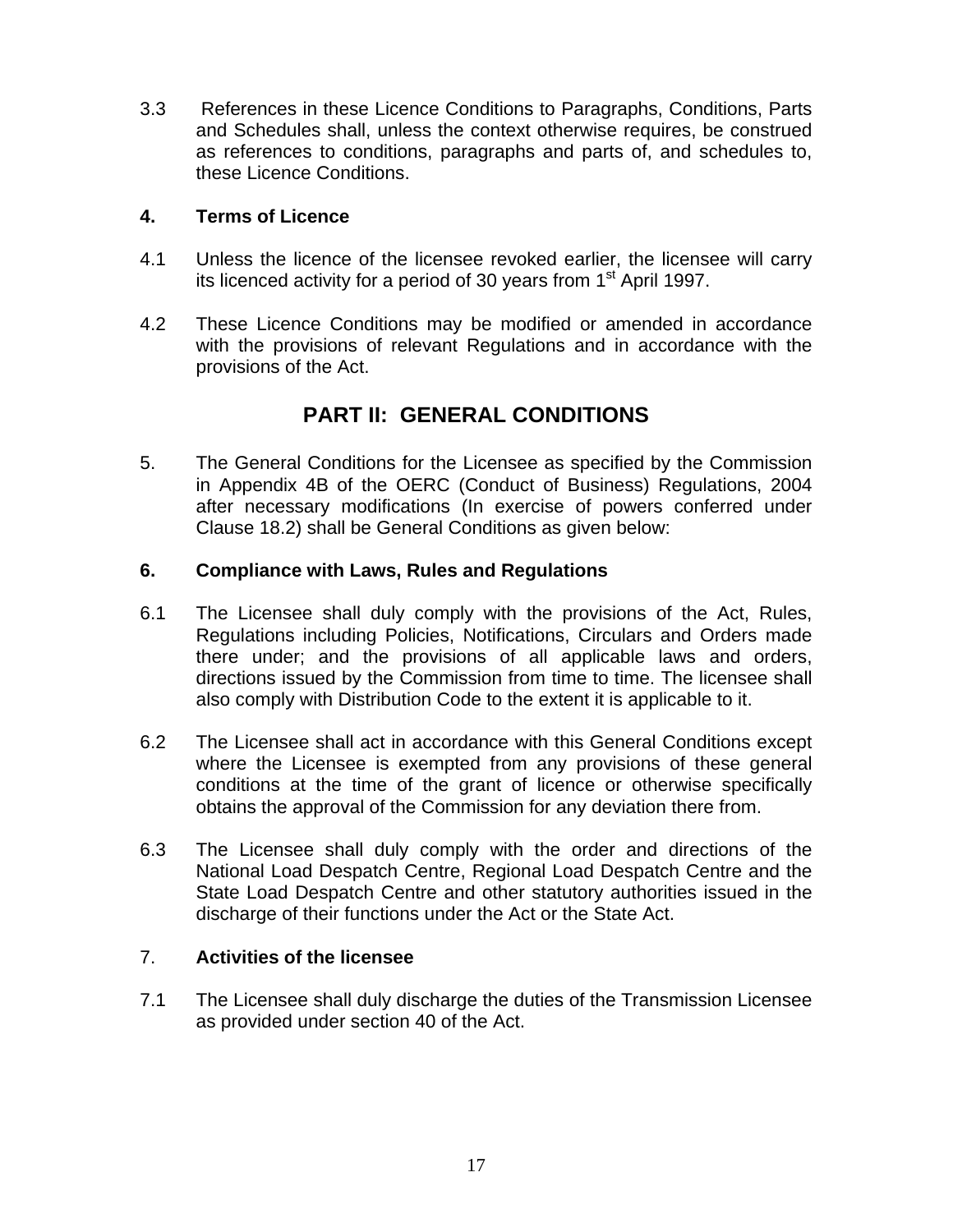- 7.2 The Licensee shall provide non discriminatory open access to the Transmission System for use of the Licensees, and Generating Company including the Captive Generating Plant and the Consumer subject to availability of transmission capacity in the transmission lines and in the case of use of such Transmission System for supply of electricity to consumer subject to payment of surcharge to meet the current level of cross subsidy as envisaged in section 40 read with sub-section (2) of section 42 of the Act .
- 7.3 The Licensee shall not without the prior approval of the Commission:
	- (a) undertake any transaction to acquire by purchase or takeover or otherwise, the utility of any other Licensee;
	- (b) merge his utility with the utility of any other licensee
	- (c) acquire any beneficial interest in any Generating Company of Generating Station;, or
	- (d) transmit electricity to any Person in the State of Orissa, not authorised to by the Commission.
- 7.4 The Transmission Licensee shall not engage in the business of electricity Trading directly or indirectly or associate in the business of an electricity trader or the Distribution Licensee.
- 7.5 The Licensee shall provide to the other licensees Intervening Transmission Facilities to the extent of surplus capacity available, in his Transmission System and in the event of any dispute as to the availability of the surplus capacity the same shall be determined by the Commission. The charges and terms and conditions for the intervening facilities may be mutually agreed between the Licensees and in the event of any disagreement the same shall be decided by the Commission.
- 7.6 In the event the Licensee engages in any Other Business, the same shall be subject to the following conditions:
	- (a) the Licensed Business and the conduct thereof by the Transmission Licensee is not prejudiced and/or adversely affected in any manner by reason of the Other Business;
	- (b) a proportion of the revenue, as may be directed by the Commission, derived from such Other Business shall be utilized for reducing the charges for Transmission and Wheeling;
	- (c) the Licensee shall prepare and keep, in respect of the Other Business activities, separate accounting records as would be required to be kept in respect of such activities as if they were carried on by a separate company, so that the revenues, costs, assets, liabilities, reserves and provisions of, or reasonably attributable to such Other Business activities are separately identifiable from those of the Licensed Business;
	- (d) the Licensed Business does not subsidize in any way such Other Business nor creates Encumbrance on its transmission assets in any way to support such Other Business; and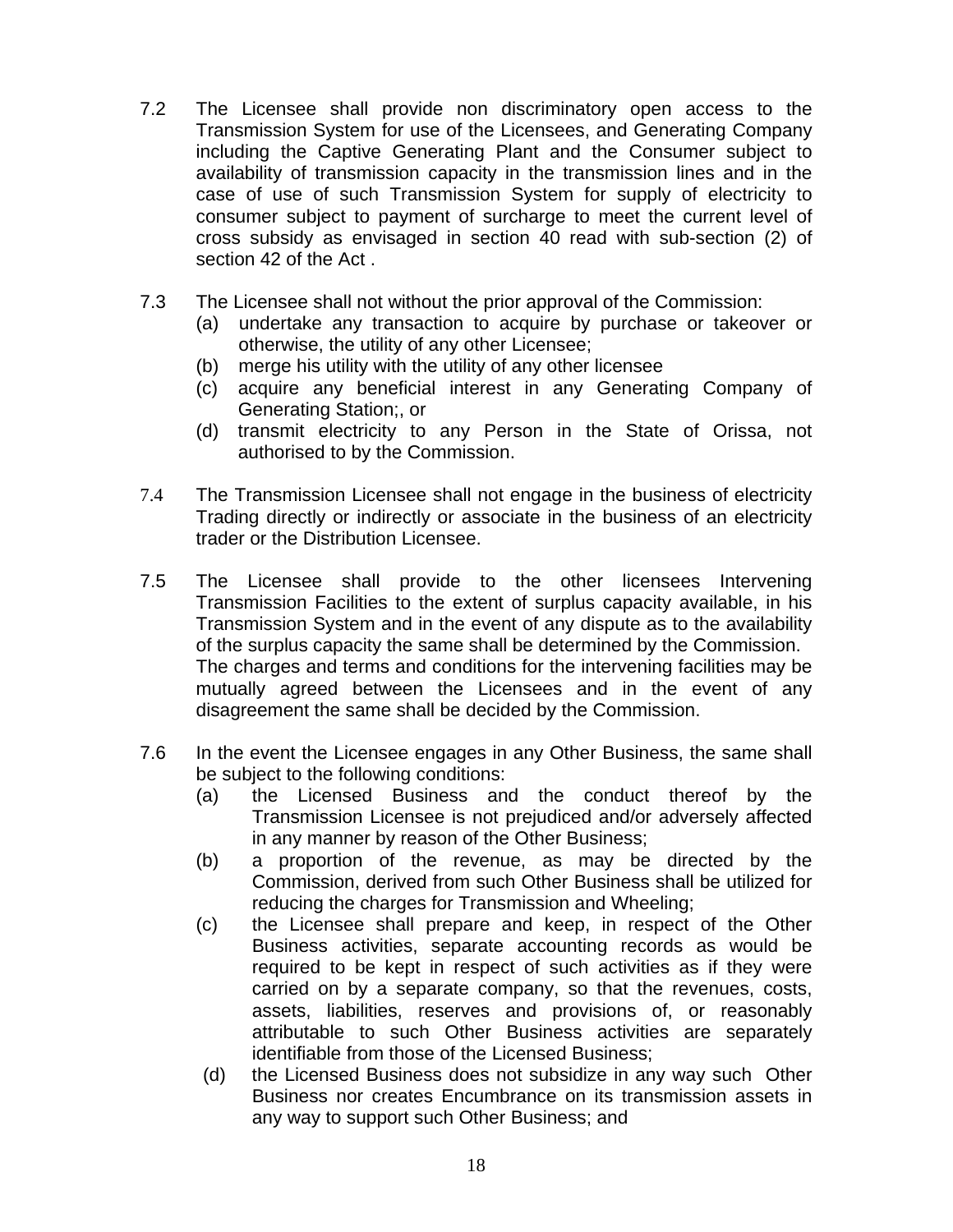- (e) the Licensee shall not transfer any assets utilised in the Transmission System for the purposes of Other Business activities without the prior approval of the Commission.
- 7.7 The Licensee shall seek approval of the Commission before making any loans to, or issuing any guarantee for any obligation of any Person, except when made or issued for the purposes of the Licensed Business. Loans to employees pursuant to their terms of service and trade advances in the ordinary course of business are excluded from the requirement to seek such approval.
- 7.8 The Licensee may engage any of its Subsidiaries or Holding Company or a Subsidiary of such Holding Company of the Licensee to provide any goods or services to the Licensee in connection with the Licensed Business, subject to the following conditions that:
	- (a) the transaction will be on an arms-length basis and at a value that is fair and reasonable in the circumstances;
	- (b) the transaction will be consistent with any Regulations framed by the Commission relating to the provision of goods and services with respect to Licensed Business; and
	- (c) the Licensee will give 15 days' notice with details of such arrangement, to the Commission prior to commencement of such arrangement.
- 7.9 In all other cases of engagement of such Subsidiary or Holding Company or a subsidiary of the Holding Company, prior permission of the Commission will be required. Where such prior permission is required, the Licensee will file a suitable application with the Commission disclosing relevant facts. The Commission may, within 30 days of the filing of the application, seek further information in support of the application.

The Commission shall generally within 30 days of such further information being submitted by the Licensee, and where no such further investigation is required, generally within 60 days of the filing of the application, allow the arrangement subject to such terms and conditions or modifications as it considers appropriate or reject the same, for reasons recorded in writing in the order to be issued by the Commission.

7.10 The Licensee shall not at any time assign his licence or transfer his utility, or any part thereof, by sale, lease, exchange or otherwise without the prior approval of the Commission. To obtain the approval of the Commission as aforesaid, the Licensee will file a suitable application with the Commission disclosing relevant facts in that behalf and the Commission shall dispose such application expeditiously.

#### **8 Accounts**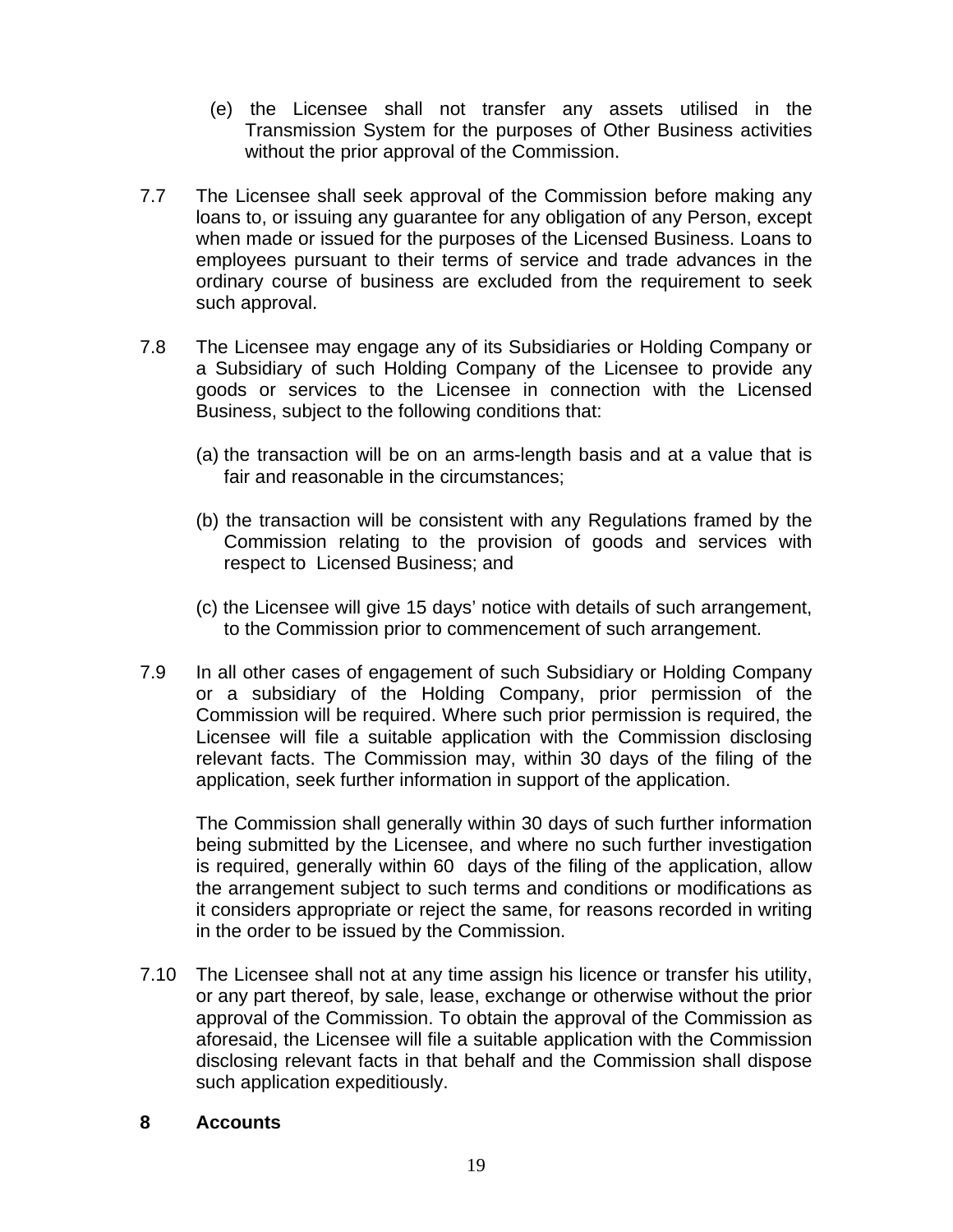- 8.1 Unless otherwise permitted by the Commission the financial year of the Licensee for the purposes of these Conditions and matters relating to the Licensed Business shall run from the first of April to the following thirty-first of March.
- 8.2 The Licensee shall maintain separate accounts for each such business undertaking to ensure that transmission business neither subsidies in any way such business undertaking nor encumbers its transmission assets in any way to support such business.*.*
- 8.3 The Licensee shall, in respect of the Licensed Business and any Other Business:
	- (a) keep such accounting records as would be required to be kept in respect of each such business so that the revenues, costs, assets, liabilities, reserves and provisions of, or reasonably attributable to the Licensed Business are separately identifiable in the books of the Transmission Licensee, from those of Other Business in which the Transmission Licensee may be engaged; and
	- (b) prepare on a consistent basis from such accounting records and deliver to the Commission the Accounting Statements; namely;
		- (i) in respect of the first six months of each financial year, a Half Yearly profit and loss account, cash flow statement and balance sheet together with such supporting documents and information as the Commission may prescribe from time to time such statements and documents to be published in the manner directed by the Commission;
		- (ii) in respect of the Accounting Statements prepared, an Auditor's report for each financial year, stating whether in their opinion these statements have been properly prepared in accordance with this clause and give a true and fair view of the revenues, costs, assets, liabilities, reserves and provisions of, or reasonably attributable to such businesses to which the statements relate; and
		- (iii) a copy of each Half Yearly profit and loss account not later than three months after the end of the period to which it relates, and copies of the Accounting Statements and Auditor's report not later than seven months after the end of the financial year to which they relate.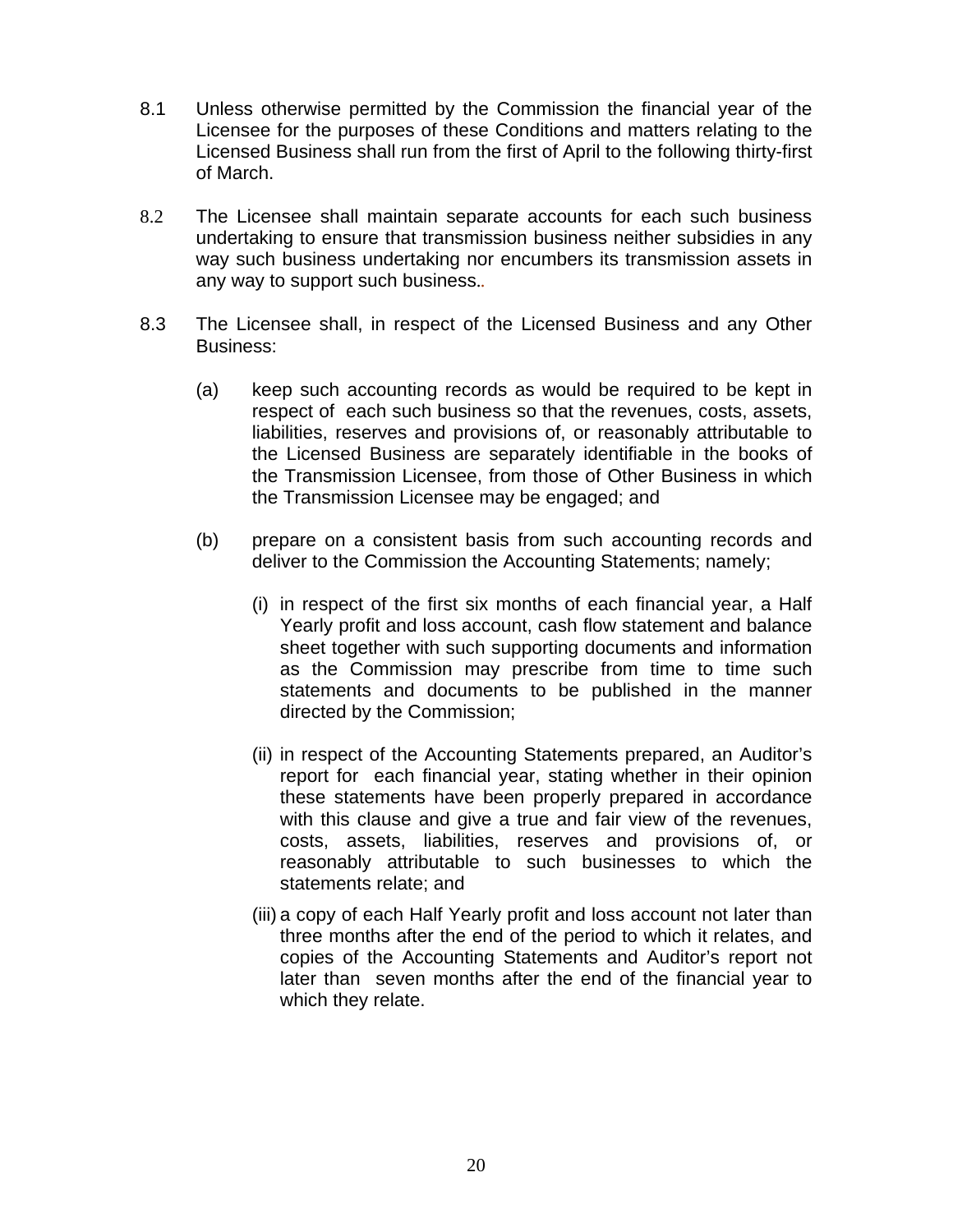- 8.4 The Licensee shall not normally change the basis of charge or apportionment or allocation of revenues or expenses in relation to the preparation of the Accounting Statements in respect of a financial year from those applied in respect of the previous financial year, without prior intimation to the Commission. Any change, if proposed, in the basis of charge or apportionment of revenues or expenses shall be consistent with the provisions of the Companies Act, 1956, the Accounting Standards issued by Institute of Chartered Accountants of India or Rules and any guidelines issued by the Commission in this regard.
- 8.5 Where, in relation to the Accounting Statements in respect of a financial year, the Licensee has changed the basis of charge or apportionment or allocation from those adopted for the immediately preceding financial year, the Licensee shall, if directed by the Commission, (in addition to preparing Accounting Statements on those basis which it has adopted), prepare and deliver to the Commission such Accounting Statements on the basis which it applied in respect of the immediately preceding financial year.
- 8.6 Accounting Statements under clause 8.3 above shall, unless or otherwise approved or directed by the Commission:
	- (a) be prepared and published with the Annual Accounts of the Licensee, in the manner provided herein;
	- (b) state the accounting policies adopted;
	- (c) be prepared in accordance with generally accepted Indian accounting standards; and
	- (d) be prepared in the form as the Commission may stipulate from time to time;
- 8.7 The references to costs or liabilities of, or reasonably attributable to Licensed Business or Other Business shall be construed as excluding taxation, and capital liabilities which do not relate principally to such Business and interest thereon.
- 8.8 The Licensee shall ensure that the Accounting Statements in respect of each financial year prepared under clause 8.3 and the Auditor's report in respect of each financial year are publicised in such manner as the Commission may direct and are made available to any person requesting them at a price not exceeding the reasonable cost of duplicating them.

#### **9 Provision of information to the Commission**

9.1 The Licensee shall furnish to the Commission without undue delay such information, documents and details related to the Licensed Business or any Other Business of the Licensee, as the Commission may require from time to time for its own purposes or for the purposes of the Government of India, State Government, the Central Commission and/or the Central Electricity Authority, the State Transmission Utility and the State Load Despatch Centre.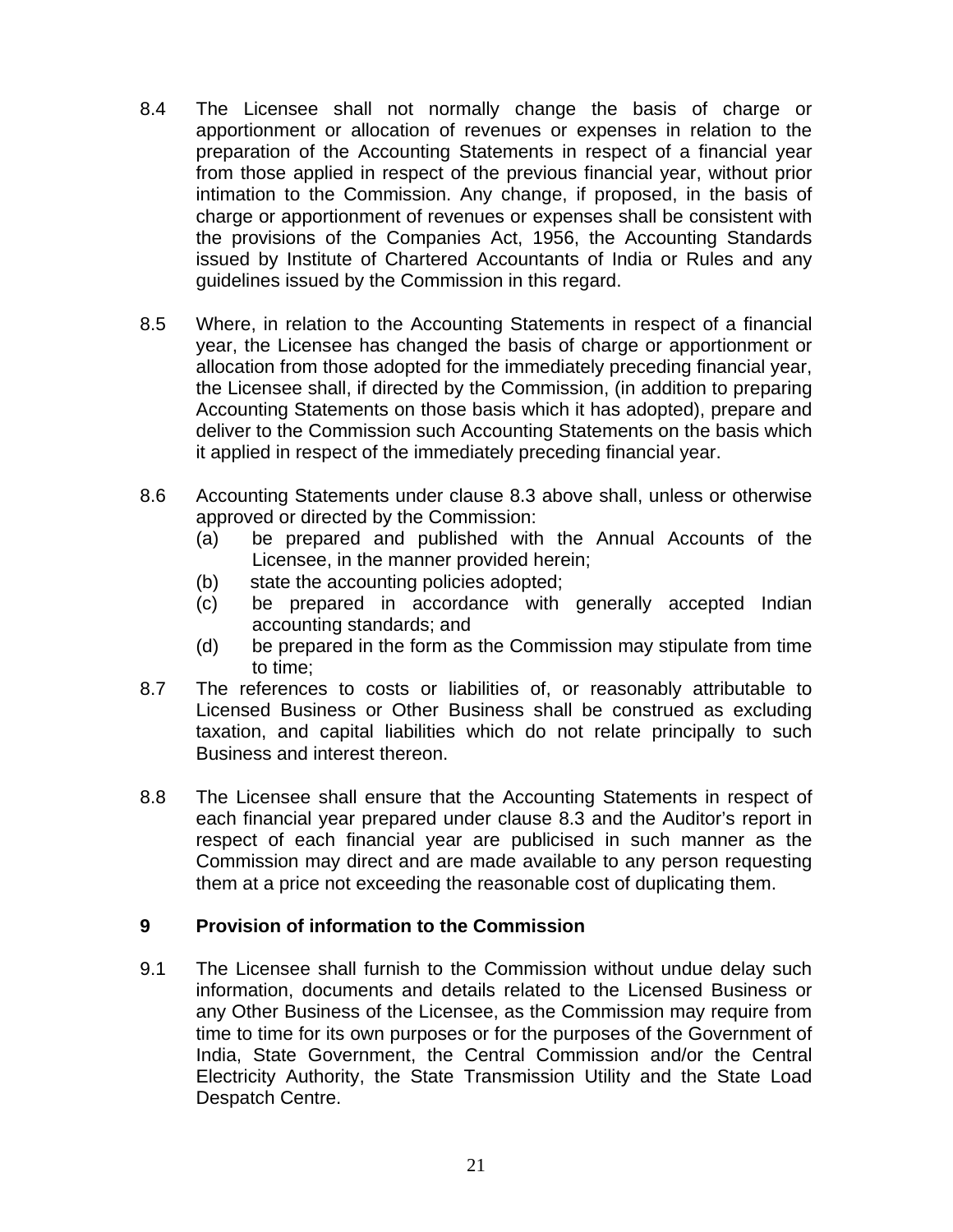- 9.2 The Licensee shall duly maintain the information as the Commission may direct.
- 9.3 The Licensee shall notify the Commission as soon as possible the occurrence of any Major Incident affecting any part of its Transmission System and in any event, by not later than 48 hours of such occurrence:
	- (a) submit a report to the Commission giving full details of the facts within the knowledge of the Licensee regarding the incident and its cause.
	- (b) in the event the report under sub-clause (a) is likely to take more than two months from the date of such incident, the Licensee shall within one month from such date of the incident submit a preliminary report with such details which the Transmission Licensee can reasonably furnish and state reasons as to why the Licensee requires more than two months for giving full report of such incident; and
	- (c) give copies of the report to all parties concerned with the Major Incident and to such other Persons as the Commission may direct.
- 9.4 The decision of the Commission as to what is a Major Incident shall be final. The Commission may by order, after providing an opportunity of hearing direct the Licensee to provide such amount of compensation as the Commission may direct to persons' who suffer substantial injury or to the heirs of those who lose their lives as a result of such major incident where a Major Incident has been caused by any act of commission, omission or negligence on the part of any of the employees or agents of the Licensee.
- 9.5 The Commission at its own discretion may require the submission of a report to be prepared by an independent person at the expense of the Licensee.
- 9.6 The Licensee shall also undertake such studies as the Commission may direct it to undertake from time to time for the improvement of its Transmission Business and any other matter concerning the Transmission Business that the Commission considers necessary in the public interest to avoid the occurrence of any such major incident.
- 9.7 The Licensee shall duly inform the Commission about any incident restricting it from meeting its obligation under his licence granted including any act of omission or commission by others and steps taken by the Licensee to mitigate the effect of such incident.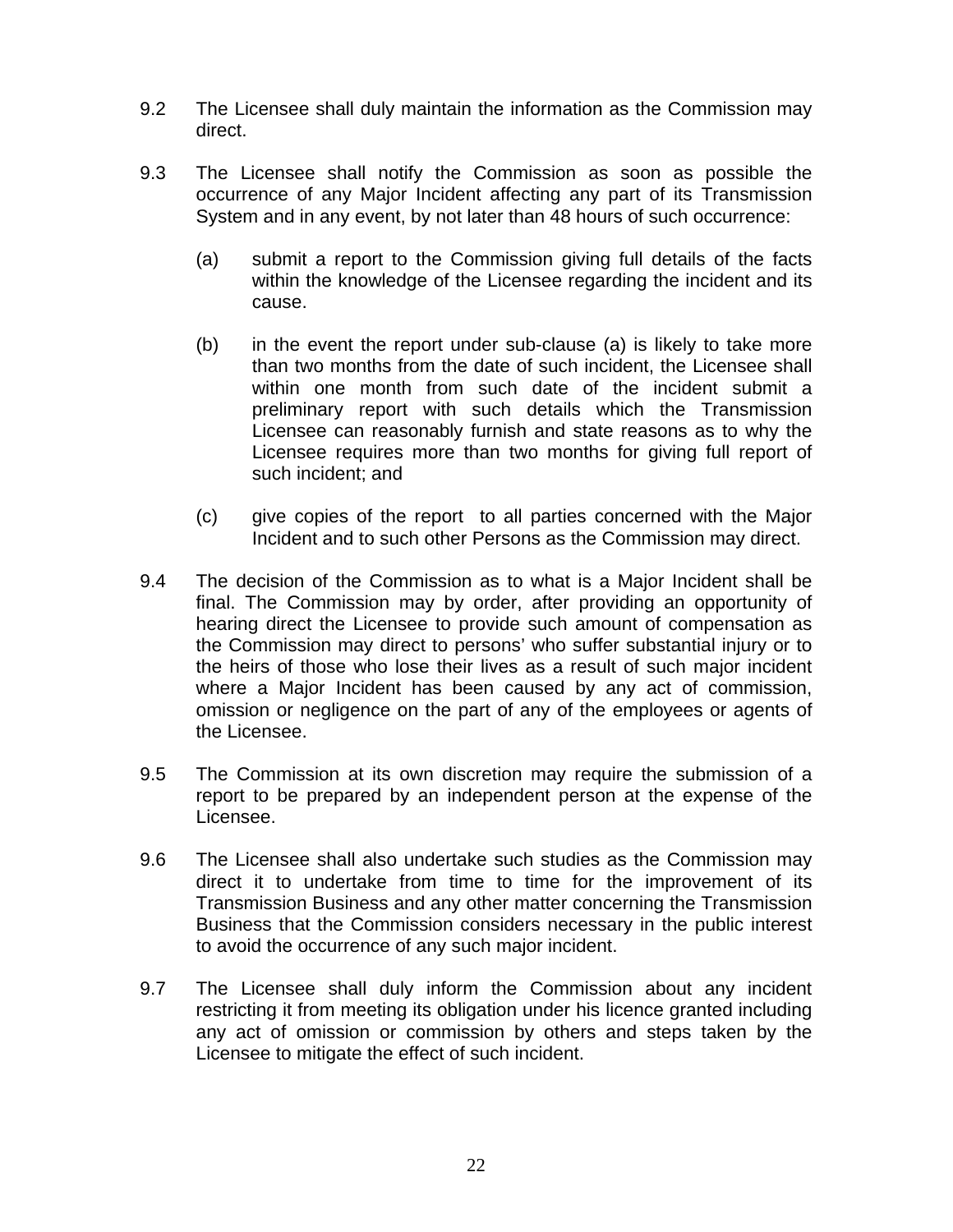- 9.8 The Commission may at any time require the Licensee to comply with the provisions of clauses as to incidents which the Commission may specifically direct and the Licensee shall be obliged to comply with the same notwithstanding that such incidents are not Major Incidents; provided that the time limits specified shall commence from the date that the Commission notifies Licensee of such requirement.
- 9.9 The Licensee shall submit a Business Plan to the Commission for approval within six months of these licence conditions coming in to force for such period as the Commission may direct and shall update such plan annually. The Business Plan shall contain year wise load growth, year wise Transmission loss reduction proposal along with specific action plan, metering plan for metering interface points, investment plan, treatment of previous losses, debt restructuring plan, cost reduction plan, projected profit and loss account, projected balance sheets, projected cash flow statements and projected important financial parameters.

 The licensee will duly implement the aforesaid Business Plan approved by the Commission*.* 

9.10 The Commission may require the Licensee to intimate by the end of first quarter of each financial year the progress made in implementing the Business Plan of the previous financial year with the comparison of actual implementation vis-à-vis the Plan as approved by the Commission. The licensee shall post the accounting statements in respect of each financial year along with their auditor's comments on their web-site.

#### **10 Investments**

- 10.1 Unless otherwise directed by the Commission, the licensee shall obtain prior approval of the Commission for making investment in the licensed business if such investment is above the limits laid down at licence condition no. 23.1.
- 10.2 The Licensee shall duly comply with the Regulations, guidelines, directions and orders the Commission may issue from time to time in regard to the investments to be made in the Transmission Business.
- 10.3 The Licensee shall submit to the Commission Investment Plans as a part of the business plan under clause 9.9 above giving details of investment schemes to be undertaken during the concerned period for the approval of the Commission. The Licensee shall demonstrate to the satisfaction of the Commission that:
	- (a) there is a need for such Investments in the Transmission System; and
	- (b) the Transmission Licensee has examined the economic, technical, system and environmental aspects of all viable alternatives to the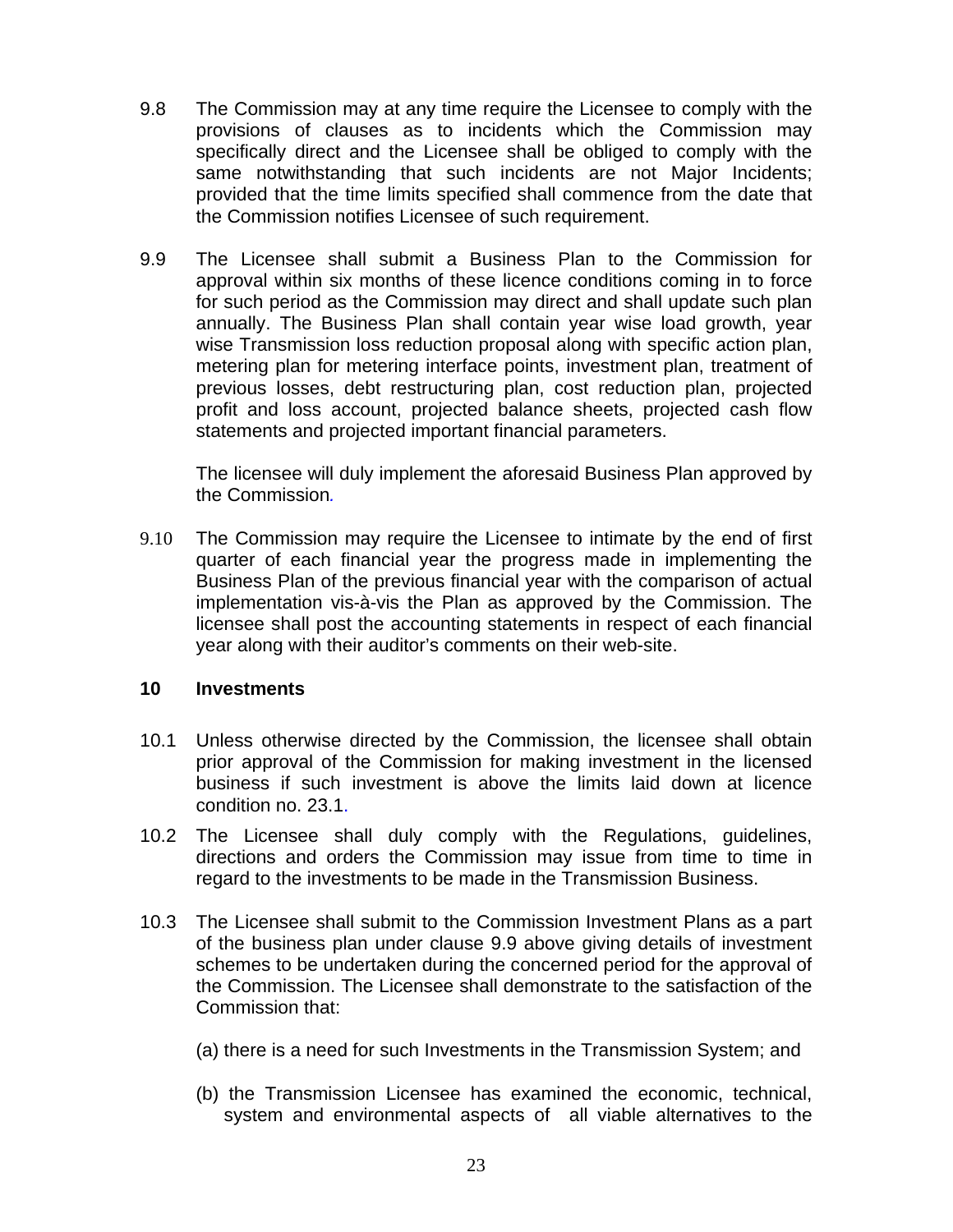proposal for investing in or acquiring new Transmission System assets to meet such need;

- 10.4 In the application for investment approval, the licensee shall furnish the following information or particulars:
	- (a) A detailed project report containing examination of an economic technical system and environmental aspects of the investment together with the outline of the working to be undertaken, the salient features and particulars demonstrating the need for investment;
	- (b) The project cost together with the cost benefit analysis;
	- (c) Whether the investment is in a new project or for expansion or upgradation of an existing system;
	- (d) Sanctions and statutory clearances required for execution of the project and status of such sanctions and statutory clearances;
	- (e) Phasing of investment over the financial years and Commissioning schedule;
	- (f) The manner in which investments will be capitalised for the purposes of inclusion in the revenue requirements of the Licensee;
	- (g) Constraints which the Licensee may face in making the investments or in the implementing the project including constraints on information available;
	- (h) Resource mobilisation and financial plans for meeting the investment;
	- (i) Process for inviting and finalizing tenders for procurement of equipment, material and /or services relating to investment, in accordance with a transparent tendering procedure as may be approved by the Commission; and
	- (j) Such other particulars as the Commission may from time to time direct.
- 10.5 The licensee shall cooperate with the Commission's staff, consultants and experts to enable them to discharge their functions and to submit a report to the Commission on the outcome of their findings*.*
- 10.6 The licensee shall intimate, by the end of the first quarter of each financial year -
	- (a) the annual investment plan with details of investment schemes to be carried out during the financial year and
	- (b) the progress made in implementing the annual investment plan of the previous financial year with the comparison of actual implementation vis-à-vis the plan as approved by the Commission for the concerned period.
- 10.7 The Licensee shall make the investments in a prudent manner being guided by the duty to build, maintain and operate an efficient, co-ordinated and economical Transmission System in the State.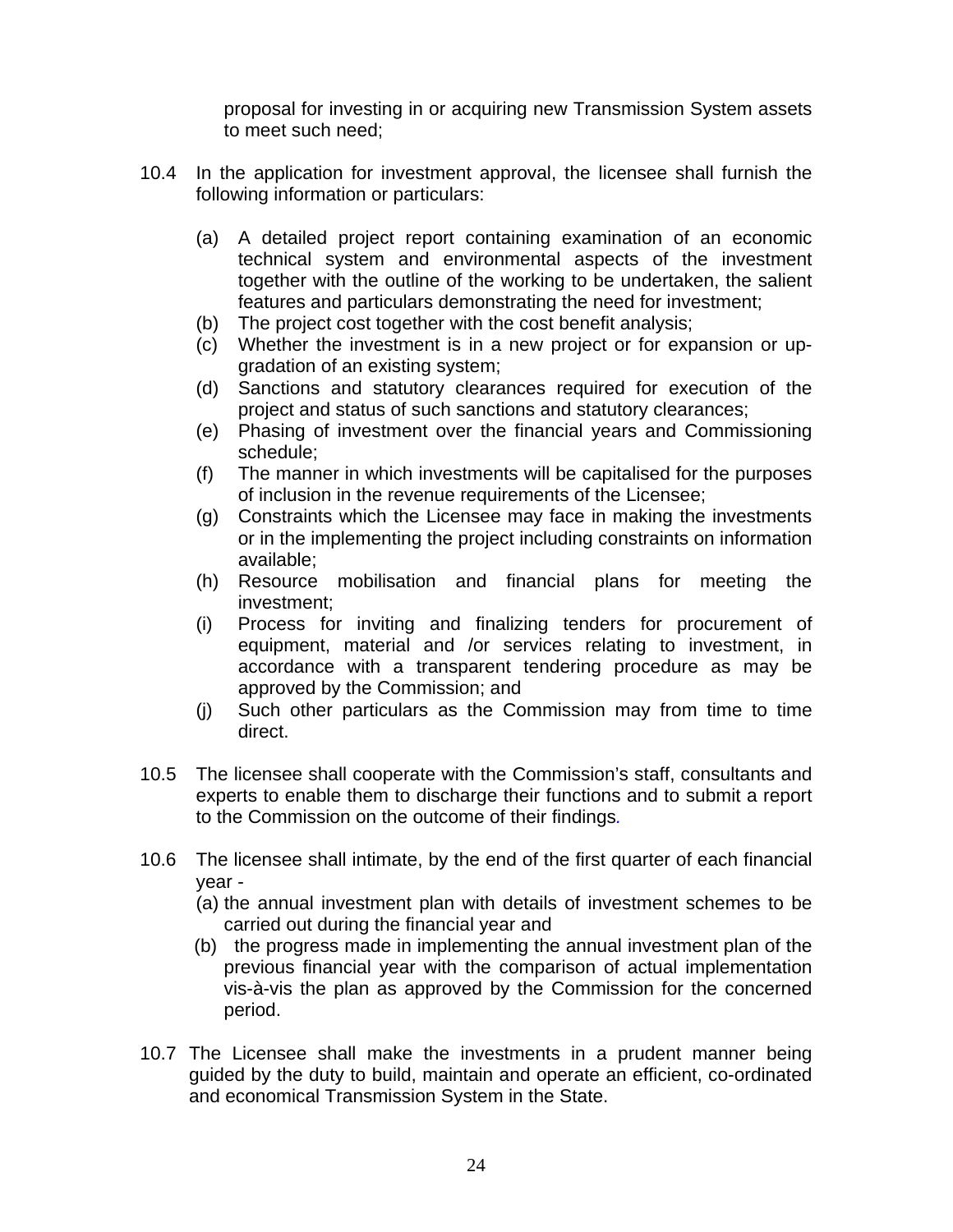- 10.8 The Licensee shall not undertake schemes involving Major Investments, not covered under the Investment Plan approved by the Commission under clause 10.3 above without the prior approval of the Commission, and for such approval the Licensee shall demonstrate to the satisfaction of the Commission the factors mentioned in clause 10.3 above.
- 10.9 The licensee shall invite and finalise tenders for procurement of equipment, material and/or services relating to major investment, in accordance with a transparent tendering procedure as may be directed by the Commission.
- 10.10 For the purposes of this clause 10*,* the term "Major Investment" means any planned investment in or acquisition of Transmission facilities, the cost of which, when aggregated with all other investments or acquisitions (if any) forming part of the same overall transaction, equals or exceeds an amount contained in the specific conditions 23.1 applicable to the licensee or otherwise decided by the Commission from time to time by a general or special order.
- 10.11 The Licensee shall be entitled to make Investment in the Transmission Business other than those covered under clauses 10.3 and above but for the purposes of considering such Investment while determining the tariff, the Licensee shall satisfy the Commission that the Investment was required for the Transmission Business and such investment was made in an efficient, co-ordinated and economical manner.
- 10.12 The Licensee shall submit to the Commission along with the "Expected Revenue Calculations" filed under section 62 of the Act, the highlights of the annual investment plan consisting of the schemes to be framed by the Commission under section 61 of the Act, the approval granted by the Commission to the Licensees for the investments under this clause and the actions and inactions on the part of the Licensees in complying with the terms contained in this clause.

Provided that if any unforeseen contingencies required reallocation of funds within the schemes listed in the annual investment plan, the Licensee may do so to the extent such reallocation up to a limit of 10 *%* of the overall investment plan and 25 % of the approved amount in respect of each item/work of the investment plan. The Transmission Licensee shall give due intimation of such allocation to the Commission within 7 days of making the investment.

 Provided also that if on account of unforeseen circumstances the Transmission Licensee is required to make investment in a scheme, which does not find a place in the annual investment plan, the Licensee may do so if the same is not a major investment and subject to the conditions contained in clause 10.11 above.

#### **11. Transfer of assets**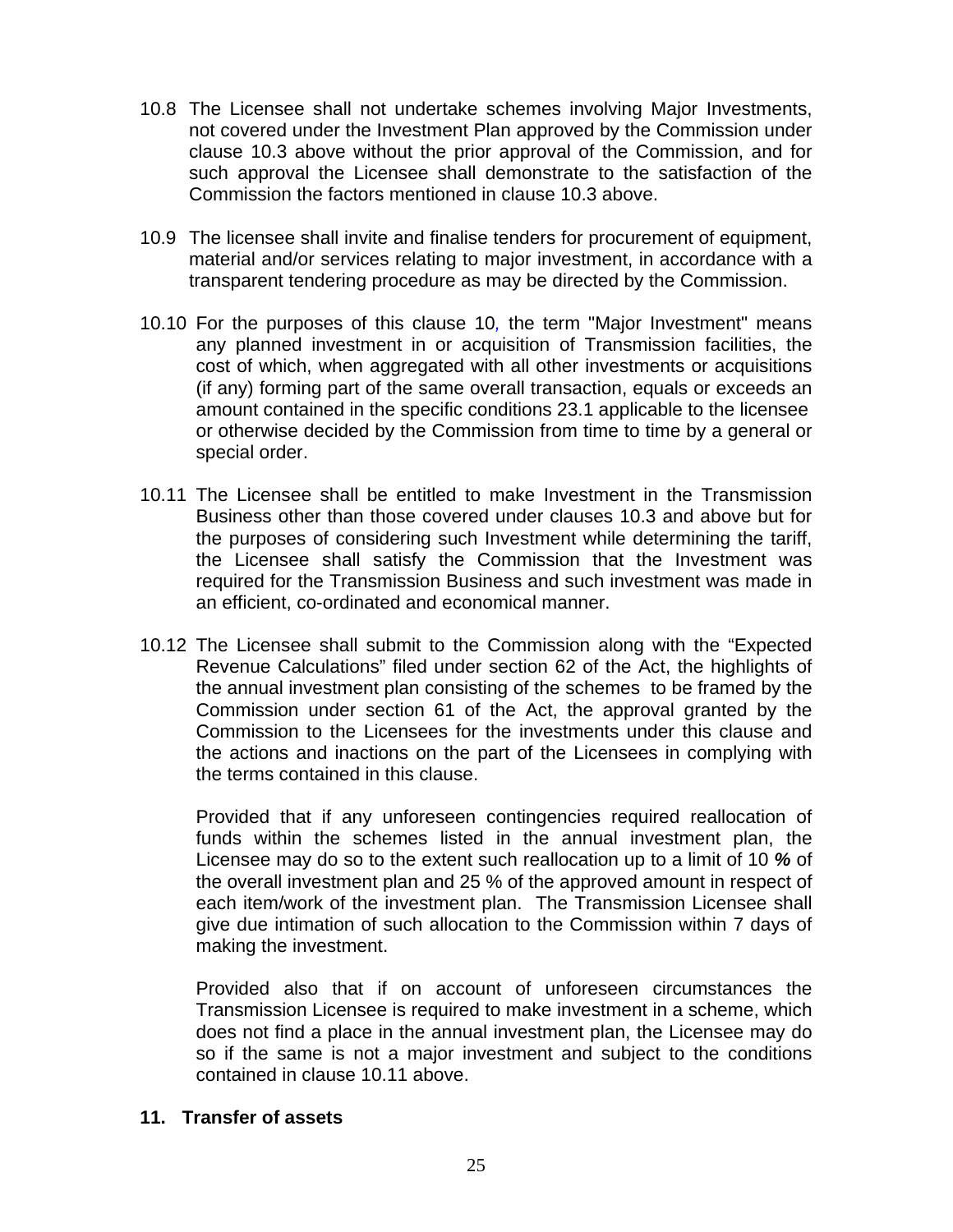The Licensee shall not, in a single transaction or a set of related transactions, transfer or relinquish Operational Control over any asset whose book value at the time of the proposed Transfer exceeds the amount decided by Commission in the Specific condition 24 applicable to the Licensee or otherwise by a general or special order, without complying with the conditions 11 and 24.

- 11.1 The Licensee shall give to the Commission prior written notice of its intention to transfer or relinquish Operational Control over any asset whose value exceeds the amount decided by the Commission as per condition 11.1 above and the Licensee shall disclose all relevant facts in the communication to the Commission. The Commission may, within 30 days of the receipt of the notice, seek further information in support of the transaction and shall, generally within 30 days of such further information being submitted by the Licensee, and where no such further information is sought by the Commission as above, within 60 days of the filing of the application, approve the Transfer arrangement subject to such terms and conditions or modifications as is considered appropriate or reject the same, for reasons recorded in writing in the order to be issued by the Commission.
- 11.2 The Licensee may transfer or relinquish Operational Control over any asset as is detailed in any notice given under condition 11.2 where:
	- (a) the Commission confirms in writing that it consents to such transfer or relinquishment of Operational Control subject to such conditions as the Commission may impose; or
	- (b) the Commission does not inform the Licensee in writing of any objection to such Transfer or relinquishment of Operational Control within the notice period referred to in condition 11.2 and the transfer is effected by transparent and competitive bidding Procedures.
- 11.3 The Licensee may also Transfer or relinquish Operational Control over any asset where:
	- (a) the Commission has issued directions for the purposes of this clause 8 containing a general consent (whether or not subject to conditions) to:
		- (i) the transactions of a specified description, and/or
		- (ii) the Transfer or relinquishment of Operational Control over assets of a specified description, and/or
		- (iii) the Transfer or relinquishment of Operational Control is in accordance with any conditions to which the consent is subject, or
	- (b) the Transfer or relinquishment of Operational Control in question is mandated under any other law; or
	- (c) the asset in question was acquired and used by the Licensee exclusively or primarily in connection with any Other Business and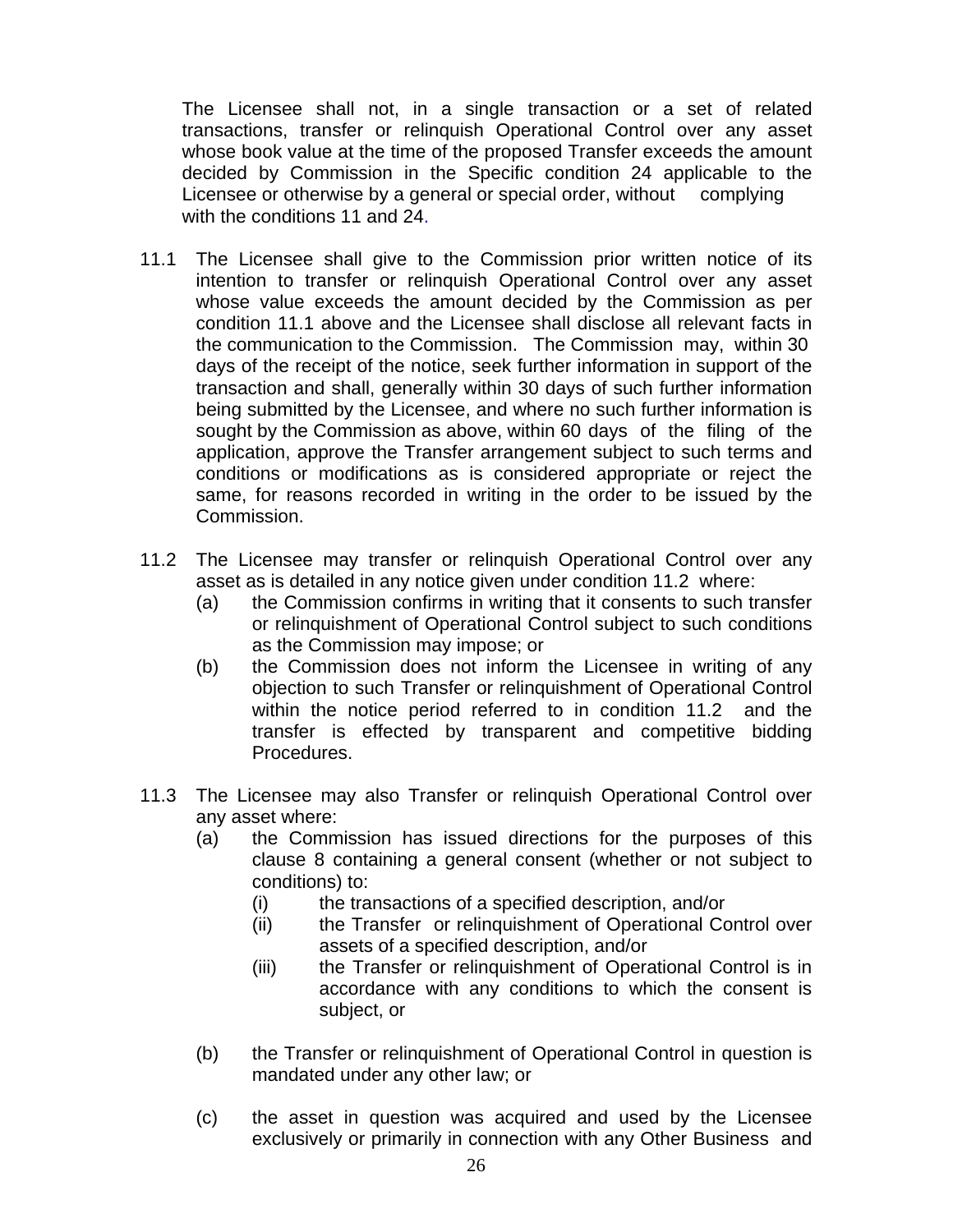does not constitute a legal or beneficial interest in land, or otherwise form part of the Transmission System or is not otherwise an asset required for the Licensed Business.

- 11.4 The Licensee will be entitled to utilise the assets as a means of facilitating financing its investment requirement or including collateral for debt financing, securitisation of receivables subject to the conditions:
	- (a) that the Licensee will inform the Commission about such arrangements at least 15 days prior to the effective date of the relevant agreements;
	- (b) the Licensee acts in a prudent and reasonable manner in such utilisation of assets; and
	- (c) the Licensee retains the Operational Control over assets in the Transmission System.

#### **12 Payment of licence fees**

- 12.1 Within such period as the Commission may direct, the Licensee shall pay to the Commission the Licence Fees, initial and also periodic, mentioned in the Specific condition 25. in such manner as the Commission may direct in the said Specific Condition.
- 12.2 Where the Licensee fails to pay to the Commission any of the fees due under condition 12.1 by the due dates:
	- (a) without prejudice to other obligations, the Licensee shall be liable to pay interest on the outstanding amount at a simple interest rate of 1.25 percent per month, the interest being payable for the period beginning on the day after which the amount became due, and ending on the day on which the payment is made to the Commission; and
	- (b) in the event of continued default by the Licensee, the Commission may revoke the Licence.
- 12.3 In the determination of aggregate revenues to be charged to the tariff, the Licensee shall be entitled to take into account any fee paid by it under this Condition excluding the interest for delayed payment as an expense and payment of penalty, fines and charges paid by the licensee*.*

#### **13. Revocation of licence**

(1) During the continuance of the licence period, the Commission after making an enquiry, and for the public interest may revoke the licence of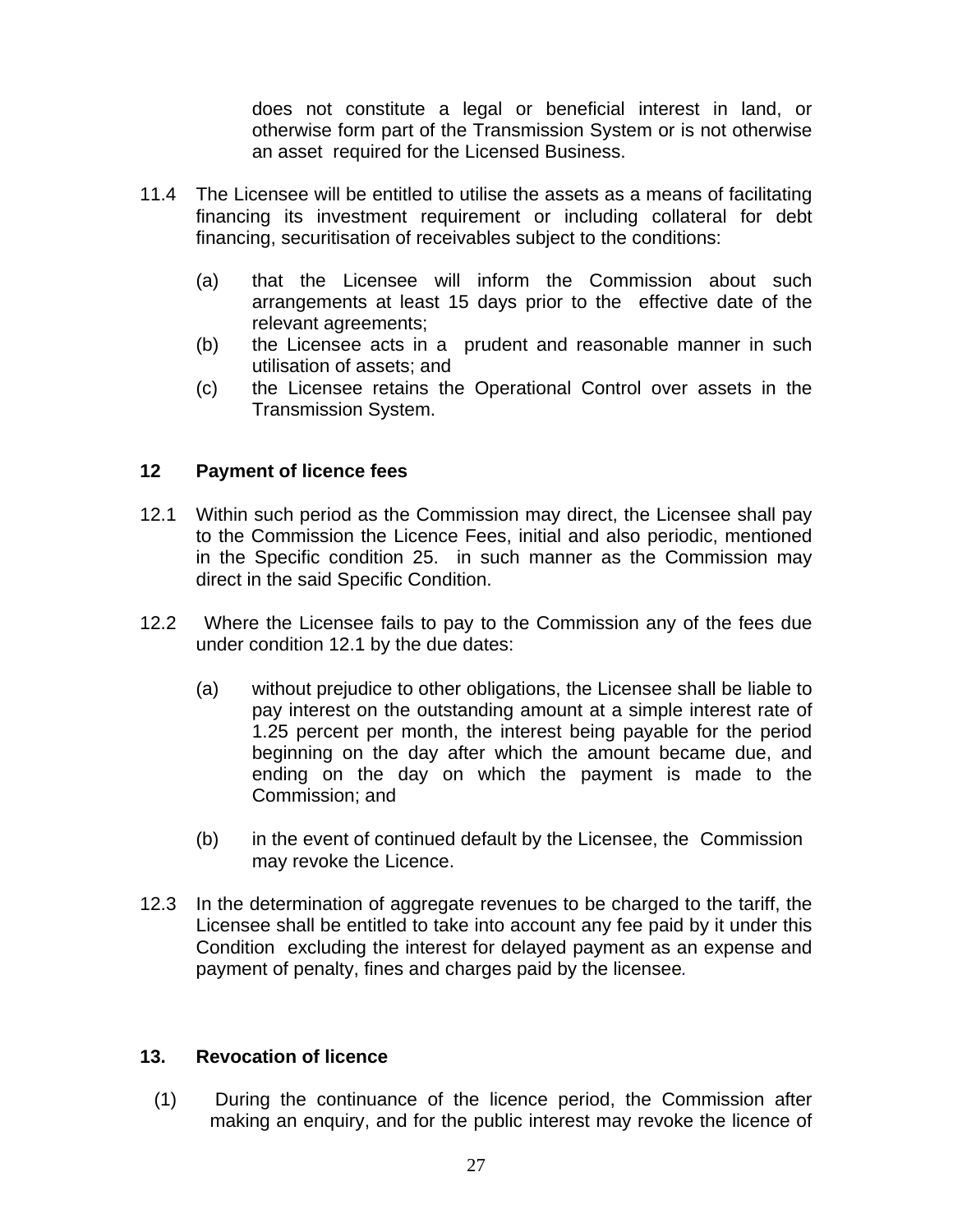the licensee for the grounds mentioned in sub-sections (1) (a),(b),(c), (d) and Sub-section (2) of Section 19 of the Act.

- (2) The Commission may also revoke the licence of the licensee for the breach of the following licence conditions*.* 
	- (a) Where the licensee fails to pay the Commission any of the fees due under condition 12 of these licence conditions.
	- (b) Where the licensee fails to implement its Business Plan submitted under condition 9.9 of these conditions.
	- (c) Where the licensee fails to comply with the provisions of condition 10.2 of these licence conditions with regard to investment to be made in the Transmission Business

#### **14. Amendment of license conditions**

- 14.1 On the request of the Licensee or otherwise, Commission at any time, in the public interest, may modify/amend these Licence Conditions in exercise of powers under Section 18 of the Act. For any such alteration or amendment, before any alterations or amendments in the Transmission License are made , the following
	- (a) where the Licensee has made an application under Section 18, sub-section (1) of the Act proposing any alteration or amendment in the Conditions of License, the Licensee shall publish a notice of such application with such particulars and in such manner as may be directed by the Commission;
	- (b) in the case of an application proposing alterations or modifications in the area of activity comprising the whole or any part of any cantonment, aerodrome, fortress, arsenal, dockyard or camp or of any building or place in the occupation of the Central Government for defence purposes, the alterations or modifications shall be made only with the consent of the Central Government;
	- (c) where any alterations or amendments in a license are proposed to be made otherwise than on the application of the Licensee, the Commission shall publish the proposed alterations or amendments with such particulars and in such manner as the Commission consider to be appropriate;
	- (d) The Commission may give reasonable opportunity of hearing to the licensee and other affected persons on such proposed amendments/modifications.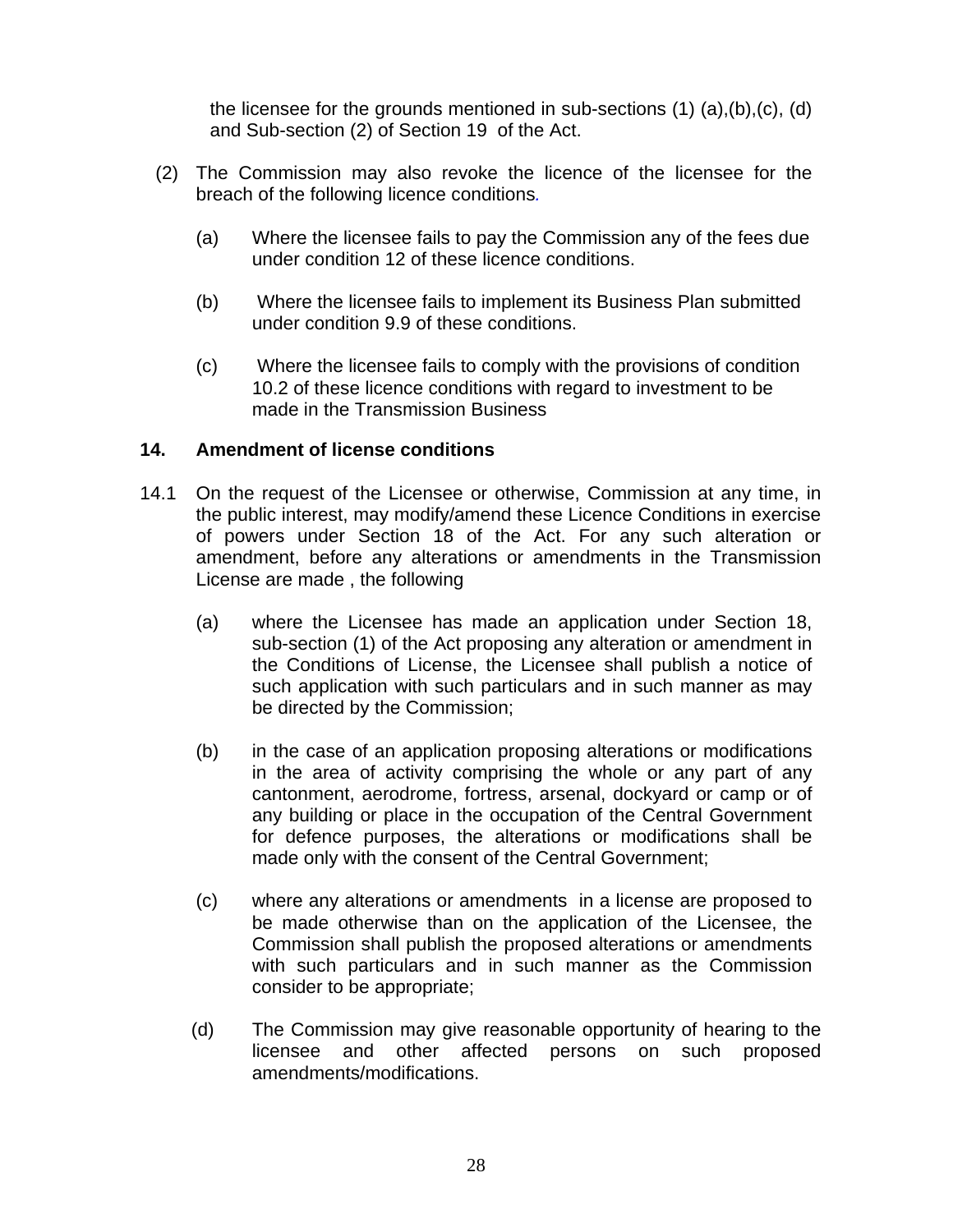(e) the Commission shall not make any alterations or amendment unless all suggestions or objections received within thirty days from the date of the first publication of the notice have been considered by the Commission.

#### **15. Dispute resolution**

15.1 The Commission shall be entitled to act as arbitrator or nominate person(s) as arbitrator(s) to adjudicate and settle disputes between the Licensee and any other licensees or between the Licensee and a generating company in pursuance of clause (f) of sub-section (1) of section 86 read with Section 158 of the Act and the Conduct of Business Regulations of the Commission.

#### **16. Transmission Planning and Security Standards; Transmission Operating Standards**

- 16.1 The Licensee shall plan and operate the Transmission System, so as to ensure that Transmission System built, operated and maintained to provide an efficient, economical and co-ordinated system of Transmission, in accordance with the Orissa Grid Code and the Overall Performance Standards.
- 16.2 (a) The Licensee shall make arrangements, within such time as the Commission may direct, to meet the Power Supply Planning and Security Standards and Power Supply Operating Standards.
	- (b) The Security Standards are such standards as:
		- (i) will ensure that the Licensee conducts its planning security so that transmission of electricity will meet levels of reliability and quality proposed by the Licensee and approved by the Commission; or
		- (ii) the Commission may otherwise direct from time to time.
	- (c) The operating standards are such levels of operational security as approved by the Commission from time to time.
- 16.3 (a) The Licensee shall, within such time as the Commission may direct or otherwise submit to the Commission the existing planning and security standards and the operating standards for its Transmission System and the existing planning and security standards and operating standards relating to generation capacity connected to its Transmission System being followed by the Transmission Licensee. Such existing standards, with such modification as the Commission may direct, shall continue to remain in effect until the new standards approved by the Commission.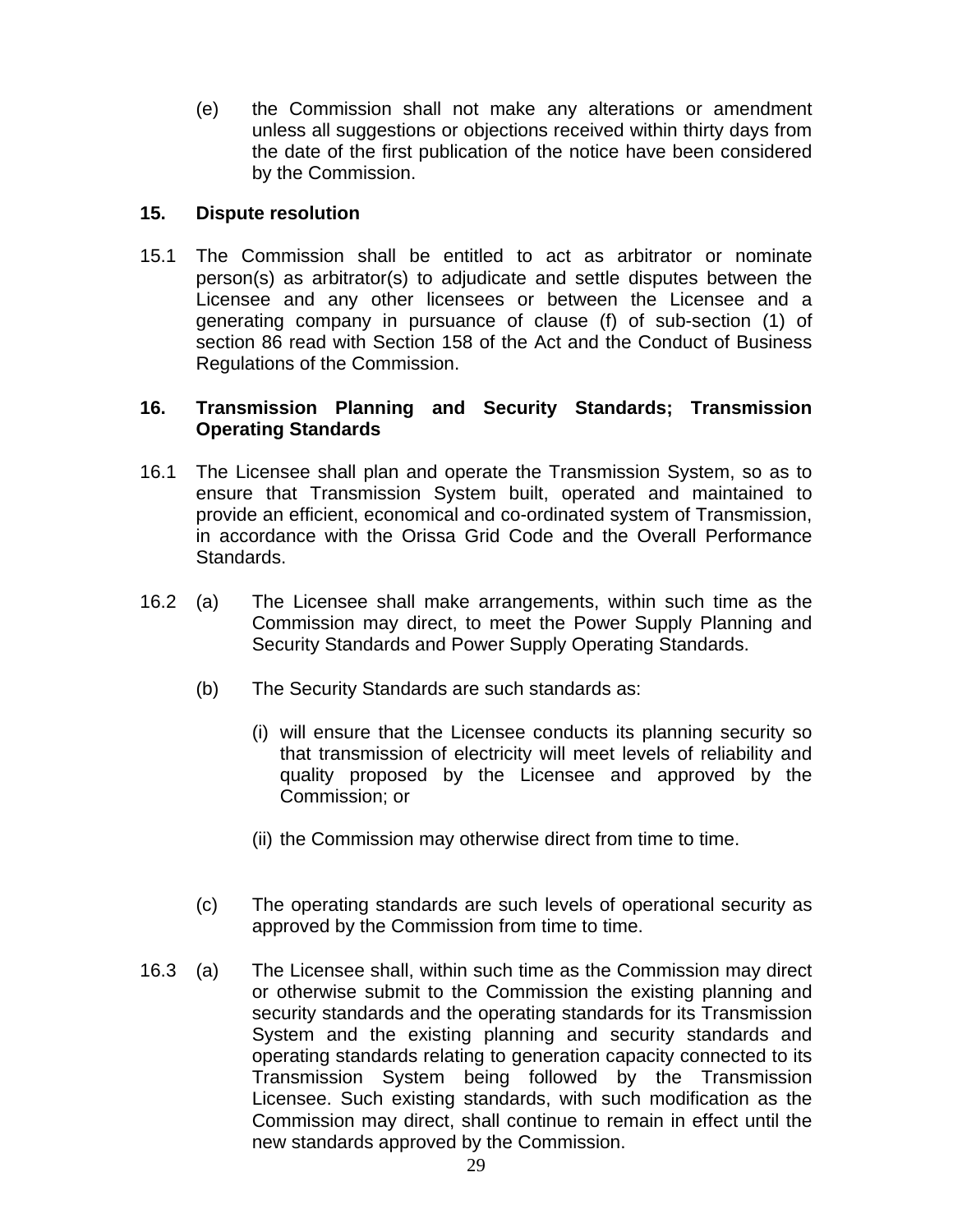- (b) The Licensee shall, within such time as the Commission may direct or otherwise, prepare, in consultation with the Suppliers, Generating Companies, Central Transmission Utility, Eastern Regional Power Committee*,* Grid Co-ordination Committee and such other person as the Commission may direct, and submit to the Commission for approval the Licensee's proposal for Transmission Planning and Security Standards and Transmission Operating Standards, in accordance with these General Conditions.
- (c) The Transmission Planning and Security Standards and Transmission Operating Standards, submitted by the Licensee pursuant to this condition 16, with such modifications as the Commission may require, shall take effect from such dates as the Commission may direct.
- 16.4 The Licensee shall not be in breach of its obligations, if the failure to meet the Transmission Planning and Security Standards or the Transmission Operating Standards is due to Force Majeure, provided that, the Licensee has used its reasonable efforts, to comply with the Transmission Planning and Security Standards or the Transmission Operating Standards, as the case may be.
- 16.5 The Licensee shall, in consultation with Suppliers, the Generating Companies, the Central Transmission Utility, the Eastern Regional Power Committee, Grid Co-ordination Committee and such other persons as the Commission may order, review the standards and their implementation Following any such review, the Licensee shall send to the Commission:
	- (a) a report on the outcome of such review; and
	- (b) any revision which the Licensee proposes to make to such documents from time to time (having regard to the outcome of such review); and
	- (c) any written representations or objections (including those not accepted by the Licensee) from Suppliers, the Generating Companies, the Central Transmission Utility, the State Transmission Utility, the Eastern Regional Power Committee, Grid Co-ordination Committee and such other persons as the Commission may order arising during the consultation process;
- 16.6 The Commission may, having regard to any written representations and objections received and following such further consultation as the Commission may consider appropriate, issue directions requiring the Licensee to revise the standards in such manner as may be stated in the directions. The Licensee shall duly carry out the revisions directed by the Commission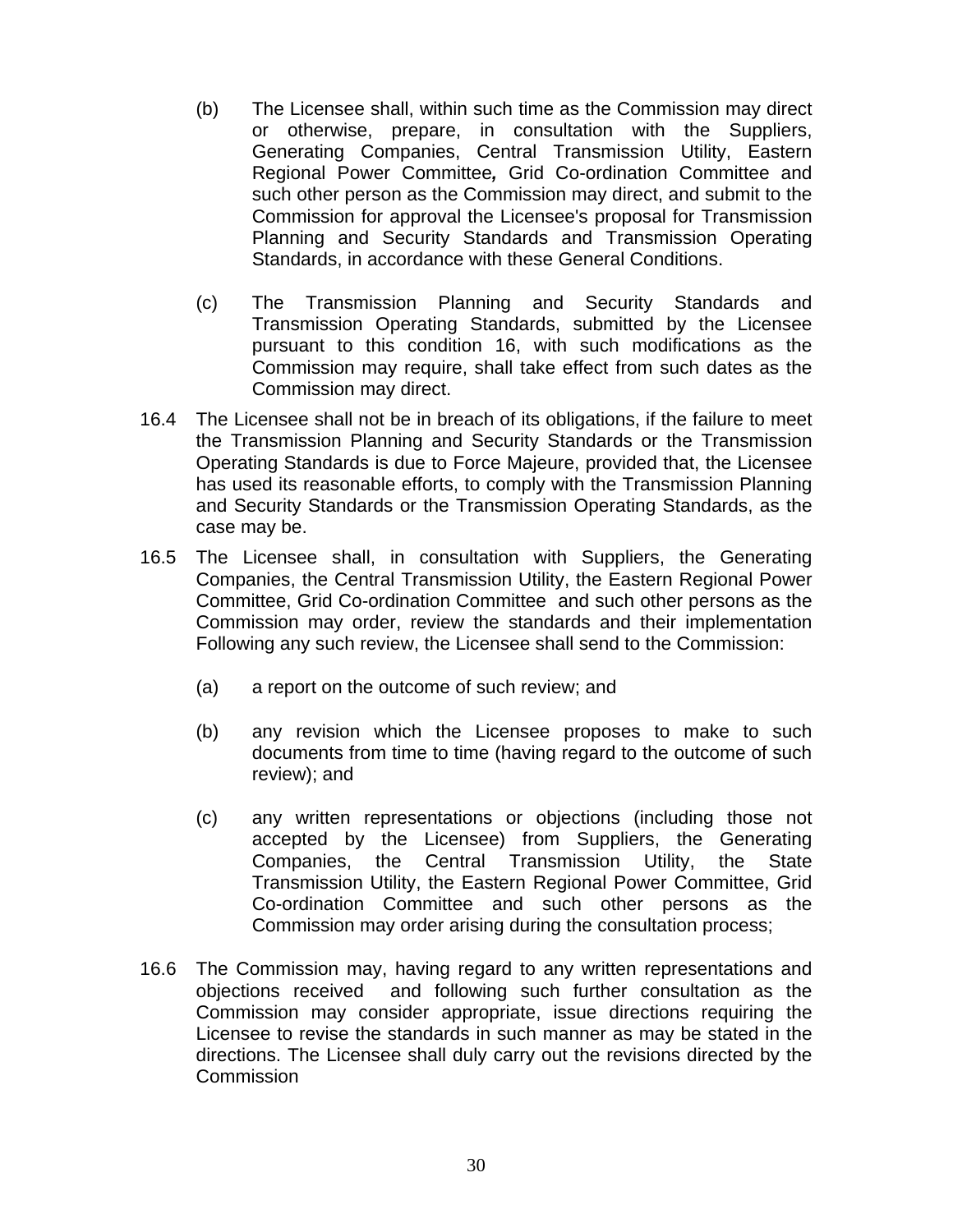- 16.7 The Licensee shall within three months of the end of each financial year, submit to the Commission a report indicating the performance of the Transmission System during the previous financial year. The Licensee shall, if required by the Commission, publish the reports in a manner to be determined by the Commission. The copies of this report shall also be furnished by the Licensee to all persons applying for the same at the normal cost of photocopying.
- 16.8 The Licensee shall, upon request by the Commission, provide to the Commission such information as the Commission may require under or for the purpose of monitoring the duties and responsibilities of the Licensee under this condition 16.

#### **17. Orissa Grid Code**

- 17.1 The Licensee shall ensure due compliance with the Indian Electricity Grid Code, and the Orissa Grid Code (OGC) in operation.
- 17.2 The Commission may, on reasonable grounds and after consultation with any affected Generating Companies, the Licensee, the State Transmission Utility, the State Load Despatch Centre and Electricity Traders, issue directions relieving the Licensee of its obligation in respect of such parts of the Orissa Grid Code and to such extent as may be decided by the Commission.

#### **18. Connection and use of system**

- 18.1 The Licensee shall make such arrangements for non discriminatory open access to the use of his Transmission System by Users subject however to the availability of the adequate transmission capacity in accordance with Open Access Regulations notified by the Commission and further subject to the User agreeing to pay all applicable charges including the transmission charges and surcharges wherever applicable.
- 18.2 On application made for grant of a connection by any person intending to use the Transmission System the Licensee shall offer to enter into an agreement with such person for connection to the Transmission System or for modification of such an existing connection and such offer shall make provision for:
	- (a) carrying out of works necessary to make the required connection, including the installation of meters;
	- (b) carrying out of any necessary works to reinforce the Licensee's Transmission System;
	- (c) the connection charges to be paid as directed by the Commission; and
	- (d) the completion date and such other terms as are relevant to the circumstances.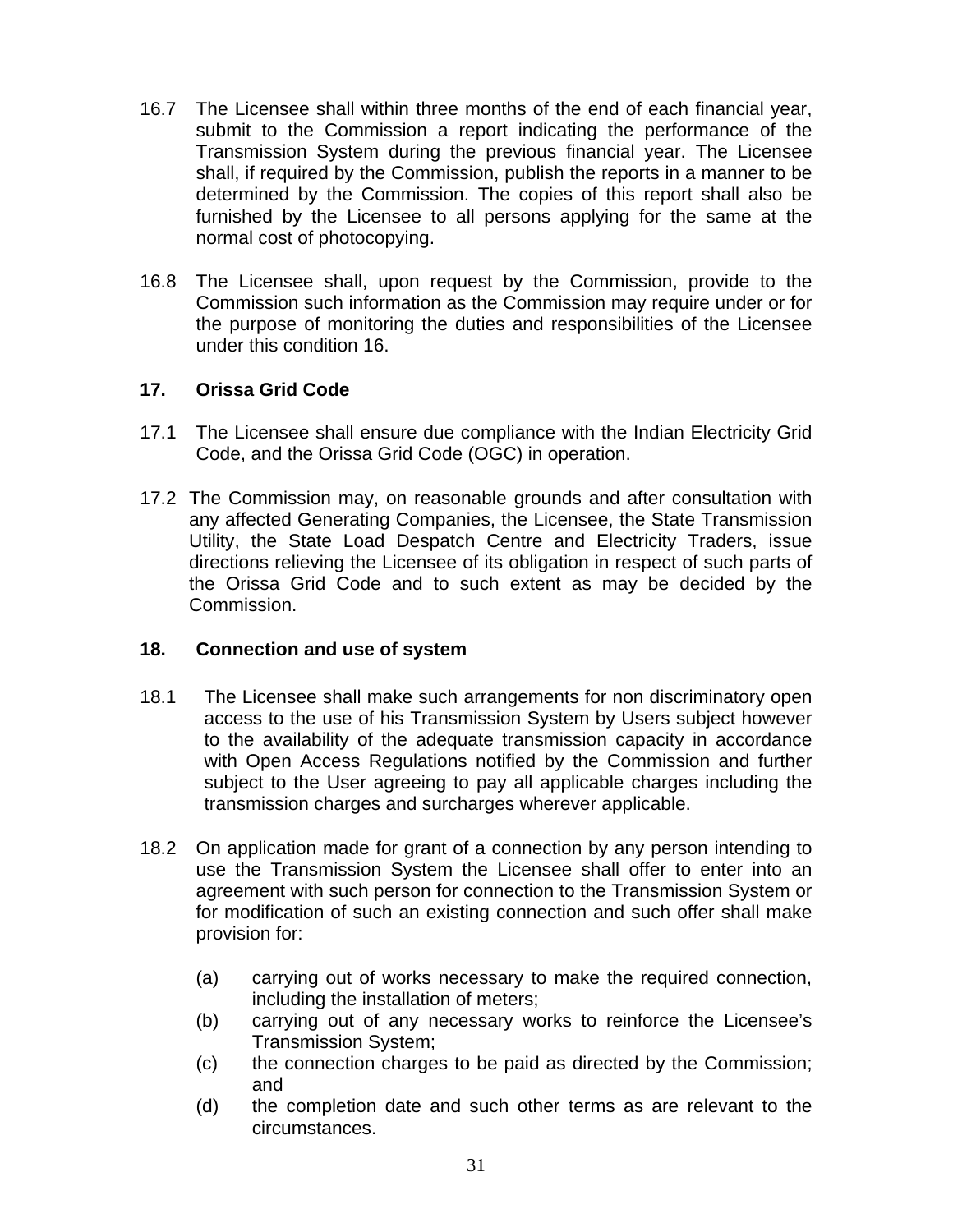- 18.3 The Transmission Licensee shall offer terms for agreements in accordance with conditions 18.1 or 18.2 as soon as practicable to the intended Users of the System. The Licensee shall not be obliged to offer to enter into any agreement if
	- (a) the adequate transmission capacity is not available in the Transmission system, provided that the existence or absence of such available capacity shall be subject to determination by the State Transmission Utility and in case of any dispute pertaining to the same on such determination the same shall be subject to the decision of the Commission;
	- (b) it is likely to result in breach of its duties under the Act or the State Act; or
	- (c) it is likely to result in breach of any Rules or Regulations relating to safety or Standards applicable to the Transmission Business including, the prevailing Rules;
	- (d) being in breach of any provisions of the Orissa Grid Code or
	- (e) the person making the application does not undertake to comply with the Orissa Grid Code from time to time in force to the extent that it is applicable to that Person; or
	- (f) the person making the application does not undertake to pay the applicable charges, surcharges, adjustment for losses of electricity in the Transmission Systems determined by the Commission.
- 18.4 If, after a period which appears to the Commission to be reasonable for the purpose, the Licensee has failed to enter into an agreement with any intending user of the Transmission System, the Commission may at the request of such intending user settle such terms in dispute between the Licensee and that person and, the Licensee shall forthwith enter into and implement such agreement in accordance with its terms as settled by the Commission.
- 18.5 The Licensee shall prepare and submit to the Commission on an annual basis, a statement showing in respect of each of the five succeeding financial year's forecasts of circuit capacity, power flows and loading on the Transmission System under standard planning criteria, together with:
	- (a) such further information as shall be reasonably necessary to enable any person seeking Use of System to identify and evaluate the opportunities available when connecting to and making use of such system; and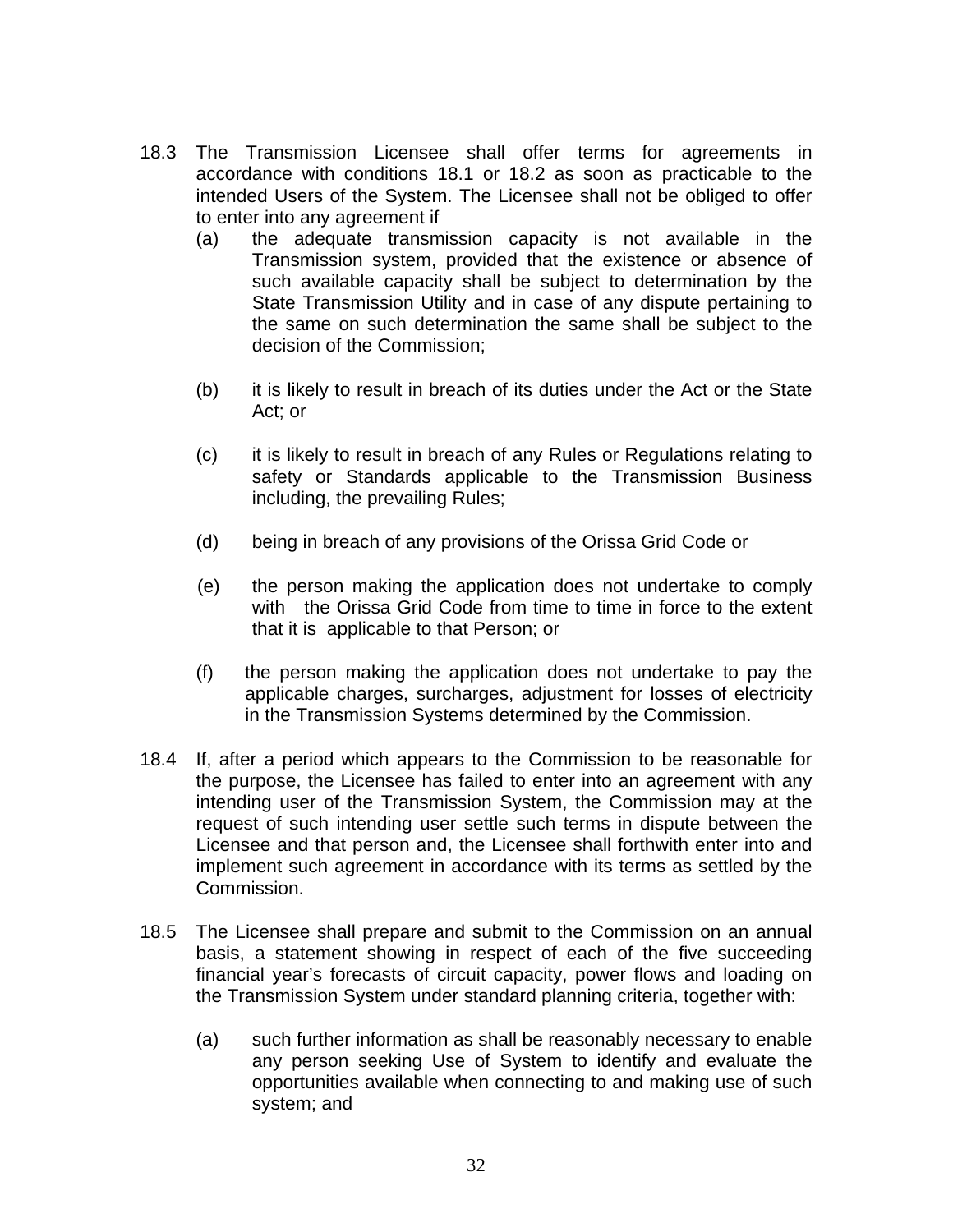- (b) a statement prepared by the Licensee indicating its views as to those parts of its Transmission System most suited to new connections and transport of further quantities of electricity.
- 18.6 At the request of a person or a Supplier who wishes to use the Transmission System, the Licensee shall prepare an update to the above statement; incorporating most recent data but specifically including any facility for which any other person or a Supplier has requested use of and connection to the Transmission System.
- 18.7 The Licensee may make a charge for any statement given or sent to persons seeking Use of System, of an amount reflecting the Licensee's reasonable costs of providing such a statement.
- 18.8 The Licensee is entitled to undertake all activities necessary, related or incidental to the conduct of the Transmission Business, which would include laying and operating appropriate communication network to implement information technology based solutions like remote metering etc. for the Licensed Transmission Business.

#### **19.** E**xpected revenue calculation and tariffs**

- 19.1 The Licensee shall calculate the expected revenue from charges which it is permitted to recover, in accordance with the provisions of the Act, the State Act, the Regulations of the Commission, the tariff terms and conditions and other guidelines, orders and directions issued by the Commission from time to time.
- 19.2 The Licensee shall file the Expected Revenue Calculation and the application containing tariff proposals in the manner provided in the Conduct of Business Regulations in complete shape and consistent with the Regulations under section 61 read with Section 64 of the Act*.*
- 19.3 Unless otherwise provided in any order or direction made by the Commission the Licensee shall every year, not later than 30th November, submit to the Commission (i) a Statement with full details of its expected aggregate revenues and cost of service for the ensuing financial year (including financing costs and its proposed return on equity) for its Licensed Business, in accordance with the provisions of the Act and the regulations, guidelines and orders issued by the Commission from time to time and (ii) the annual investment plan giving specific details of the investment which the Licensee proposes to make in the ensuing financial year and which the Licensee desires to be covered under the revenue requirements in the ensuing financial year with appropriate references to schemes, if any, already approved by the Commission of which such investments form a part. The Licensee shall prepare and submit to the Commission the Statement and the investment details referred to in the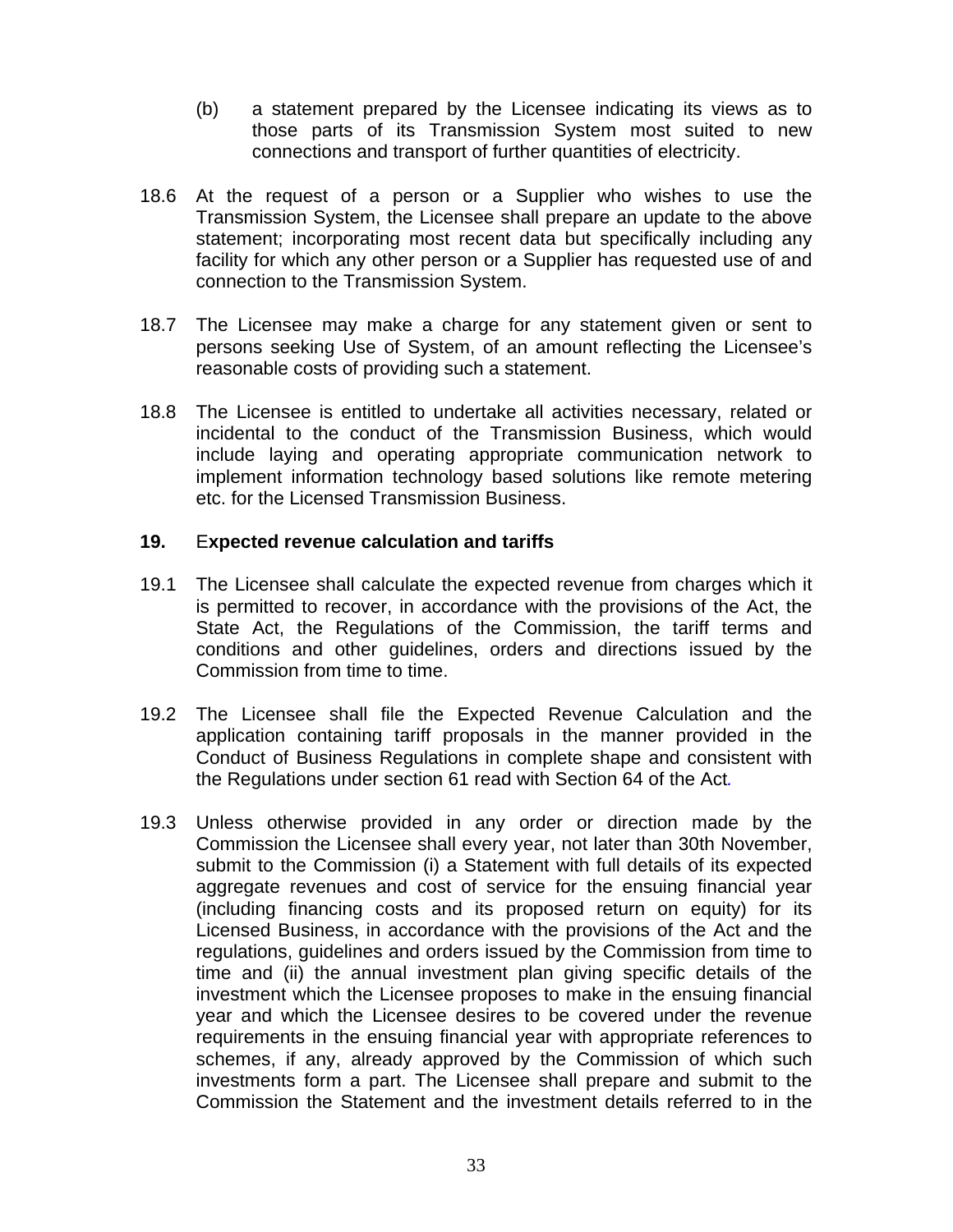above separately for each of its Licensed Businesses and Other Businesses.

- 19.4 The Licensee shall along with the Expected Revenue Calculation or at such other time and periodicity, the Commission may specifically permit to file the application containing tariff proposals and the revision to the existing tariffs approved by the Commission to match the revenue requirements of the Licensee
- 19.5 The amount that the Licensee is permitted to recover from its tariffs is the amount that the Commission determines and approves in accordance with the provisions of the Act, State Act and the Regulations of the Commission
- 19.6 The Licensee may apply to the Commission to amend its tariffs in accordance with the Act and applicable Regulations and directions of the Commission.

### **PART III : SPECIFIC CONDITIONS**

#### **20. Restrictions**

- 20.1 In addition to the restrictions as stated under conditions 7.3, 7.4 and 7.10, following restrictions are to be adhered to by the Licensee. Neither the Licensee nor any of its Affiliates shall, without the prior written consent of the Commission:
	- (a) own, hold any beneficial interest in, or operate, any facilities for Transmission & Distribution in the Area of Transmission other than pursuant to a licence granted to the Licensee or the relevant Affiliate by the Commission; or
	- (b) start any non-core activity which is not reasonably incidental to the functions of transmission which it is authorised to carry on pursuant to his licence, unless specifically authorised by the Commission. Any non-core activity so authorised by the Commission shall constitute a Separate Business for the purpose of conditions 7.6 and 8.2 of these licence conditions.
- 20.2 With prior approval of the Commission, the Licensee shall guarantee any obligations incurred by an Affiliate of the Licensee in respect of a non-core activity. In carrying out the Transmission Business, the Licensee shall not incur any loan or loans for the purposes of any other Separate Business or non-core activity of the Licensee.
- 20.3 The Licensee shall not create or permit to subsist any encumbrance in favour of any other person over any of the Licensee's assets for the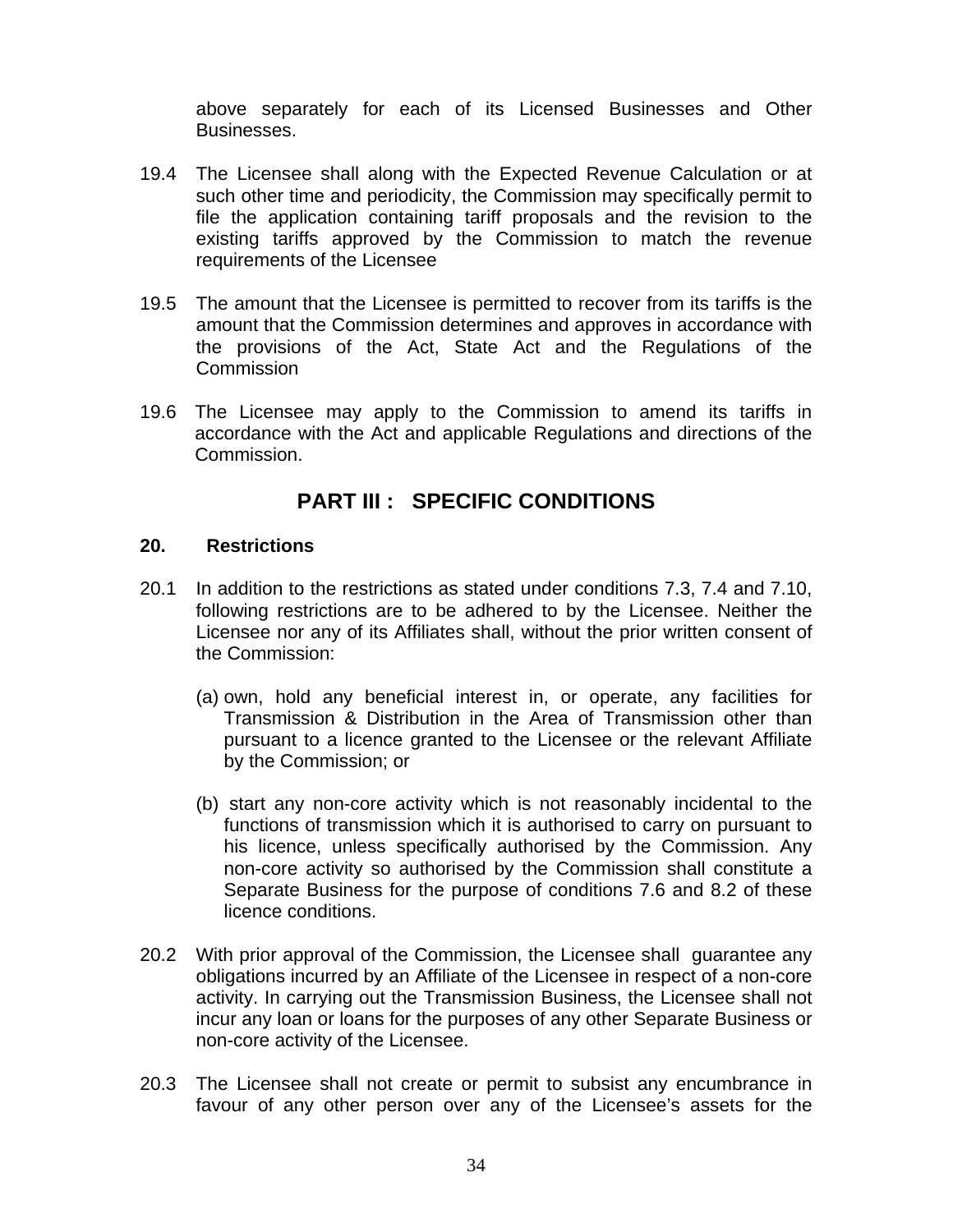purposes of securing any obligation of any other person or of the Licensee in relation to any non-core activity.

#### **21. Subsidies among Other Businesses**

In respect of each Other Business, the Licensee shall not, without the prior permission of the Commission, give any subsidy to or receive any subsidy from any Other Business or from any other business of the Licensee or any Affiliate of the Licensee.

#### **22. Prohibition of Discrimination**

- 22.1 Subject to condition 22.2, where under the terms of these Licence Conditions the Licensee provides Use of System or connection services, the Licensee shall not (unless authorised by the Commission or pursuant to condition 21 unduly discriminate in respect of price or other terms:
	- (a) between any users or classes of users of the Transmission System;
	- (b) as between the Licensee (in the use of the Transmission System by the Licensee and any other users or classes of users of the Transmission System.
- 22.2 Nothing in condition 22.1 shall prohibit the Licensee from providing Use of System services to any user on price or other terms which materially differ from those offered to other users, where such differences reflect different circumstances of service including load factor, power factor, the level, timing etc.

#### **23. Investment**

23.1 For the purposes of condition 10.10*,* the term "Major Investment" means any planned investment in or acquisition of Transmission facilities, the cost of which, when aggregated with all other investments or acquisitions (if any) forming part of the same overall transaction, equals or exceeds Rs.10 crore.

#### **24. Disposal of Assets**

- 24.1 The Licensee shall not dispose of or relinquish operational control over any assets with replacement cost in excess of Rs.30 lakh otherwise than in accordance with condition 11 of these Licence Conditions.
- 24.2 For purpose of this Condition, the term "disposal" means any sale including sale of shares and stock, gift, lease, licence, the grant of any right of possession (or ownership whether immediate or in the future), transfer of ownership, grant of any encumbrance or the permitting of any encumbrance to subsist or any other disposition to a third party, the cost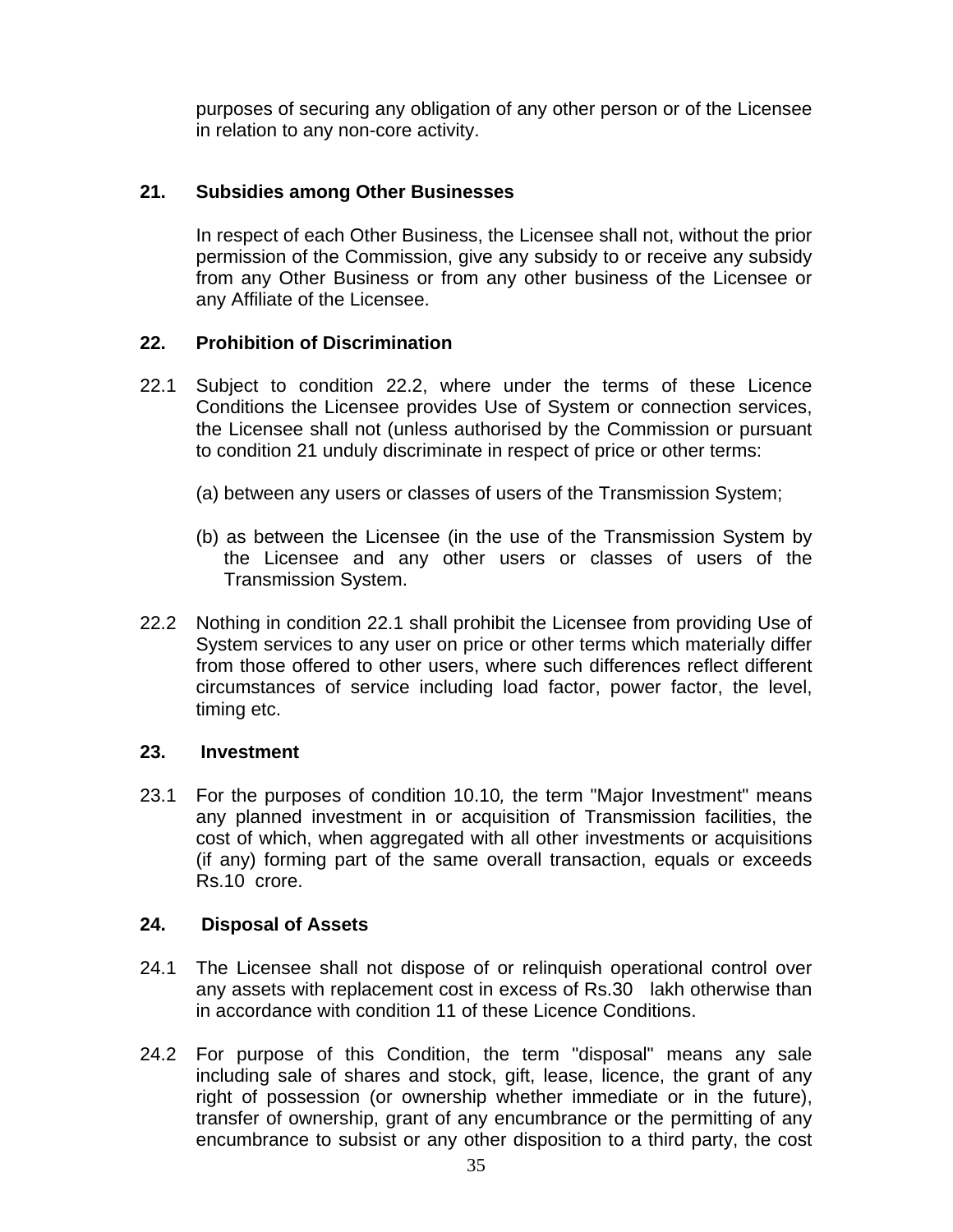of which, when aggregated with all other assets (if any) forming part of the same overall transaction equals or exceeds Rs.30 lakh, and "dispose" shall be construed accordingly. The cumulative sale of shares and stock to a single party shall be considered to form part of the same overall transaction.

#### **25. Payment of Annual Licence Fees**

- 25.1 With reference to Condition 12 of the General Conditions the Licensee shall pay initial Annual Licence fee of Rs 50 lakh to the Commission for the beginning of Financial Year (FY 05-06).
- 25.2 For each subsequent financial year that his licence remains in force, the Licensee shall, by 10th April of every year, be liable to pay to the Commission an annual licence fee of Rs.50 lakh for each ensuing financial year.
- 25.3 All licence fees (including interest if is due under General Condition 12.2) will have to be deposited in "The Orissa Electricity Regulatory Commission Fund" operated under the Commission.
- 25.4 (a) The Licensee shall be subject to the proceedings for the recovery of such fees specified in the Act; and
	- (b) The Commission may review the amount of licence fee in every three years.

#### **26. Compliance with Distribution Code**

- 26.1 The Licensee shall comply with the provisions of the Distribution (Planning and Operation) Code of any Distribution Licensee, in so far as applicable to it.
- 26.2 The Commission may (following consultation with any Distribution Licensee, which is directly affected thereby) issue directions relieving the Licensee of its obligation under condition 26.1 in respect of such parts of the above Distribution (Planning and Operation) Code.

#### 27. **Basis of Charges**

- 27.1 The Licensee shall by the time specified in the OERC (Conduct of Business) Regulations, 2004 prepare and lodge with the Commission submissions setting out in full detail.
	- (a) a statement of the Licensee's revenue requirement for the ensuing financial year, prepared in accordance with the aforesaid Regulations read with Sections 61 of the Act.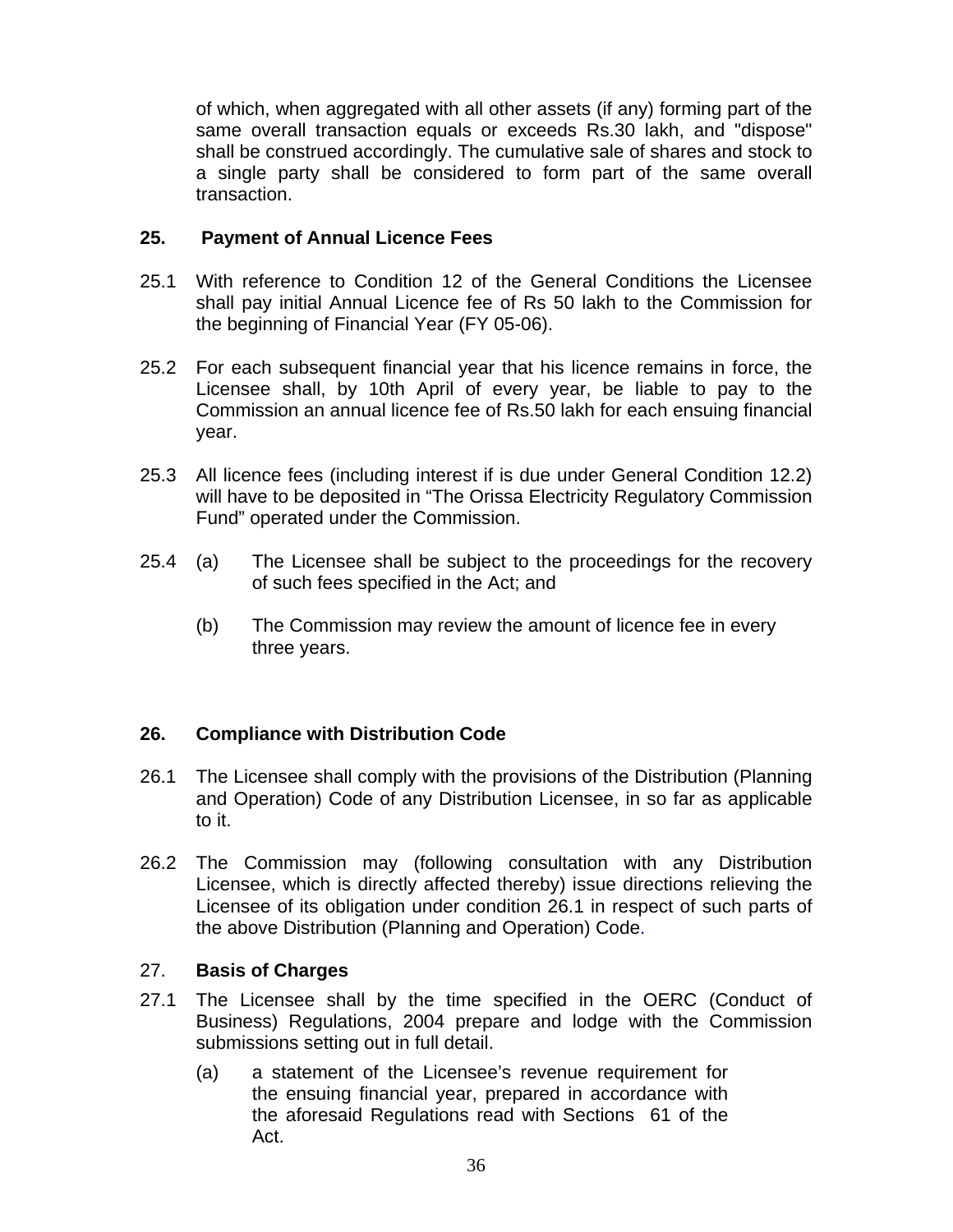- (b) a statement of the Licensee's expected revenue for the ensuing financial year, at the prevailing tariff.
- 27.2 In accordance with Section 64 of the Act, an application in complete shape for determination of Annual Revenue Requirement (ARR) and calculation of tariff shall be made by the Licensee, setting out in full the following,
	- (a)all filings for Annual Revenue Requirement as per annual schedule, by  $30<sup>th</sup>$  November of every year, indicating the manner in which the gap, if any, between the charges which it is permitted to recover and the expected revenue calculated shall be filled up;
	- (b) a new or amended tariff proposed by the Licensee indicating the date of implementation drawing attention to the proposed changes. Such date shall be not less than 120 days from the date of the submission of the Tariff proposal with all information, data, calculations etc. as required.
	- (c) the aggregate revenue which the Licensee expects to be able to recover from the proposed new or amended tariff, such aggregate revenue figure shall relate to the first full financial year after the proposed specified date, where the specified date coincides with the beginning of the financial year and, in addition where the specified date does not coincide with the beginning of the financial year, the aggregate revenue figure to be calculated at the prevailing tariff up to the date of revision and thereafter at the revised tariff up to the end of the relevant financial year;

Provided that no tariff or part of tariff shall be amended more than once in any financial year.

- 27.3 The Commission may require comparative data for the first six months of the current and preceding full financial year, for the purposes of comparison, along with such other data, calculation etc. as the Commission considers necessary, and the Licensee shall furnish such data, calculations, comparisons as directed by the Commission.
- 27.4 Subject to the provisions of the Act and the Regulations, Commission shall within one hundred and twenty days from receipt of an application for determination of tariff and after considering all suggestions and objections received from the public, notify the Licensee either
	- (i) that it accepts the Licensee's calculation on  $(a)$  and  $( b )$ , and (c) of Condition 27.2; or
	- (ii) that it does not consider the Licensee's calculation to be in accordance with the prescribed methodology or procedure and will propose an alternative calculation which the Licensee shall accept. ; or
	- (iii) reject the application
- 27.5 Following approval by the Commission of any new or amended tariff, the Licensee shall publish details of the same in accordance with the requirements of the Act. The previously notified tariff shall remain in effect till the new or amended tariff takes effect.